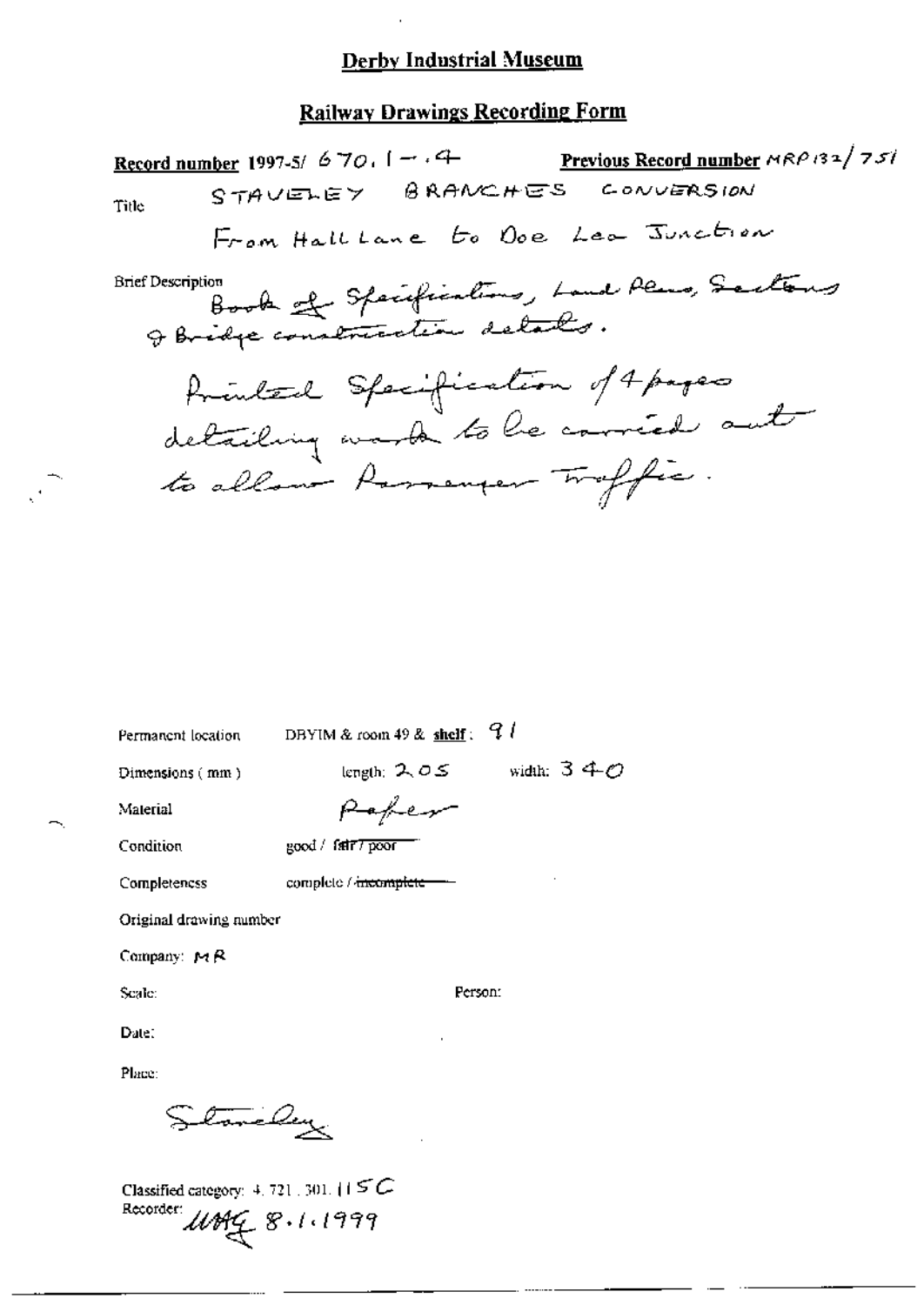$\boldsymbol{\varphi}$ 

## **Railway Drawings Recording Form**

| Record number 1997-5/ $670.5$<br><u>Previous Record number</u> $\alpha R \rho$ is $2/7.57$<br>STAVELEY BRANCHES CONVERSION<br>Title<br>From Hall Lane to Ope Lea Junction                                                           |
|-------------------------------------------------------------------------------------------------------------------------------------------------------------------------------------------------------------------------------------|
| <b>Brief Description</b><br>Book of Specifications, Land Plans, Sections<br>I Bridge construction details.                                                                                                                          |
| Hlaw showing proposed new alignment<br>from Hollingwood Colling to love her Fen<br>with all buildings, roads, valercourses, lidges<br>marbed A - I. Culturys/emberlaments mereld.<br>Landownary: Rache of Acrosslave, WPArburright. |
| DBYIM & room $49$ & shelf: $9$ /<br>Permanent location                                                                                                                                                                              |
| $\epsilon_{\rm length:}$ 1300 $\epsilon_{\rm width:}$ 755<br>Dimensions (mm)                                                                                                                                                        |
| Tracing followe<br>Material                                                                                                                                                                                                         |
| Condition<br><del>∡yeed</del> / fair / <del>poor</del>                                                                                                                                                                              |
| Completeness<br>complete / incomplete-                                                                                                                                                                                              |
| Original drawing number $E$ $\log \frac{s_4}{s_2}$ $\approx$ $\approx$ $\approx$ 1                                                                                                                                                  |

Company:  $PA$ 

**-**

 $\overline{\phantom{0}}$ 

Scale:  $1^R = 3.156$  c-HAINS

Person:

Date: 11 May 1886 Place:

Standary

Classified category. 4, 721, 301, t1 5 C Recorder: 11899 8.1.1999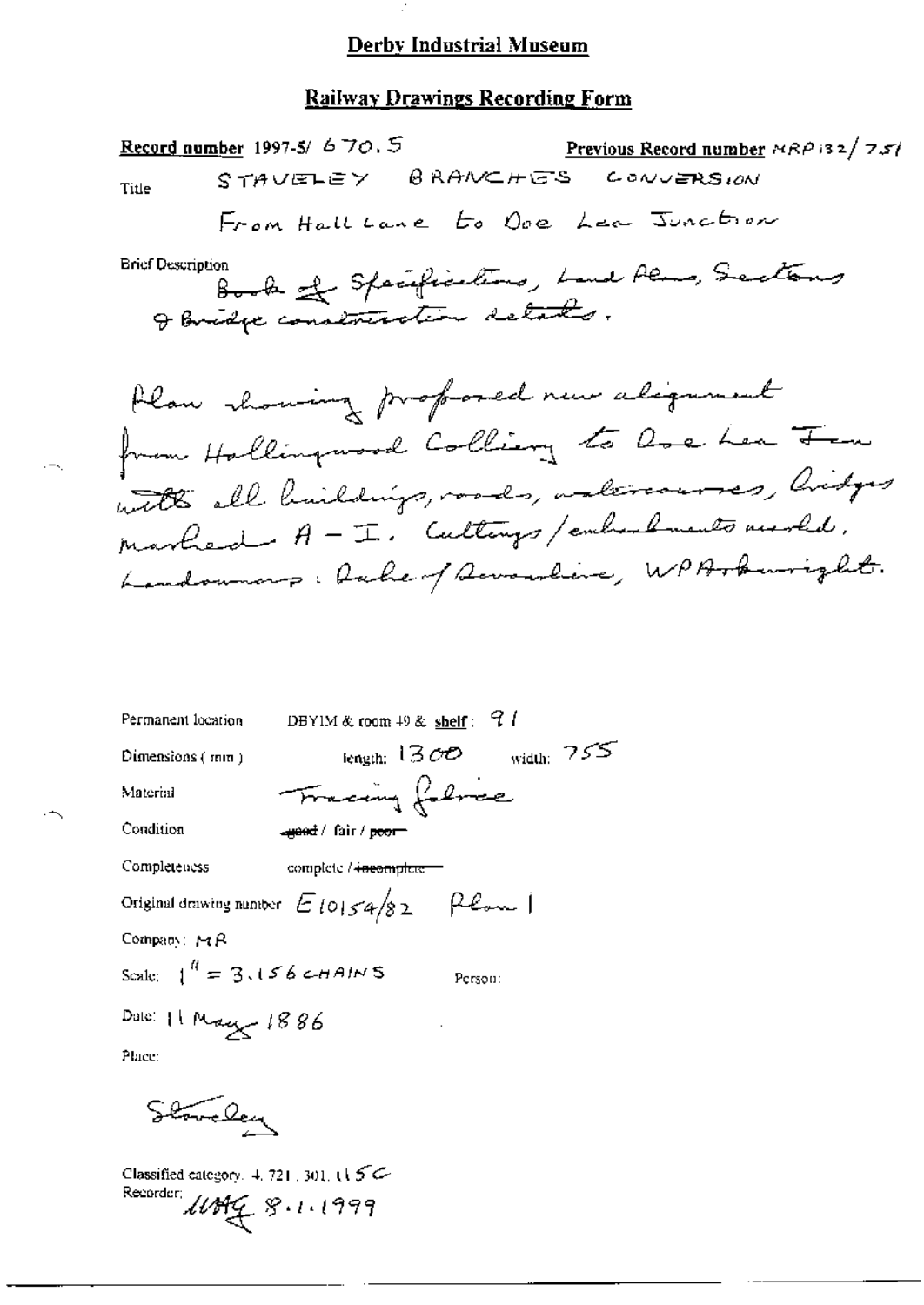## **Railway Drawings Recording Form**

Record number 1997-5/  $6\,70.6$ STAVELEY BRANCHES  $L$  ONVERSION Title From Hallbane to Ope Lea Junction **Brief Description** Book of Specifications, Land Plans, Sections I Bridge construction details. Longitudinal section showing cut ofill with elterations to bridges. Cross rections for Hall Lane, Echington Love O Bell House Lane.

| Permanent focation                                   | DBYIM & room 49 & shelf $\frac{1}{2}$ / |
|------------------------------------------------------|-----------------------------------------|
| Dimensions (mm)                                      | width: $660$<br>length: $1440$          |
| Material                                             | Tracing folice                          |
| Condition                                            | good / Rit <del>r / pour</del>          |
| Completeness                                         | complete / i <del>ncomplete</del> -     |
| Original drawing number                              |                                         |
| Company: $M R$                                       |                                         |
| Scale: $HORIZ = 1n = 3-156cm+ms$<br>VERT I'S 20 FEET | Person.                                 |
| Date :                                               |                                         |
| Place:                                               |                                         |

Stavelan

Classified entegory: 4, 721, 301,  $(5C -$ Recorder:  $\mu$ Mg  $\beta$ . 1.1999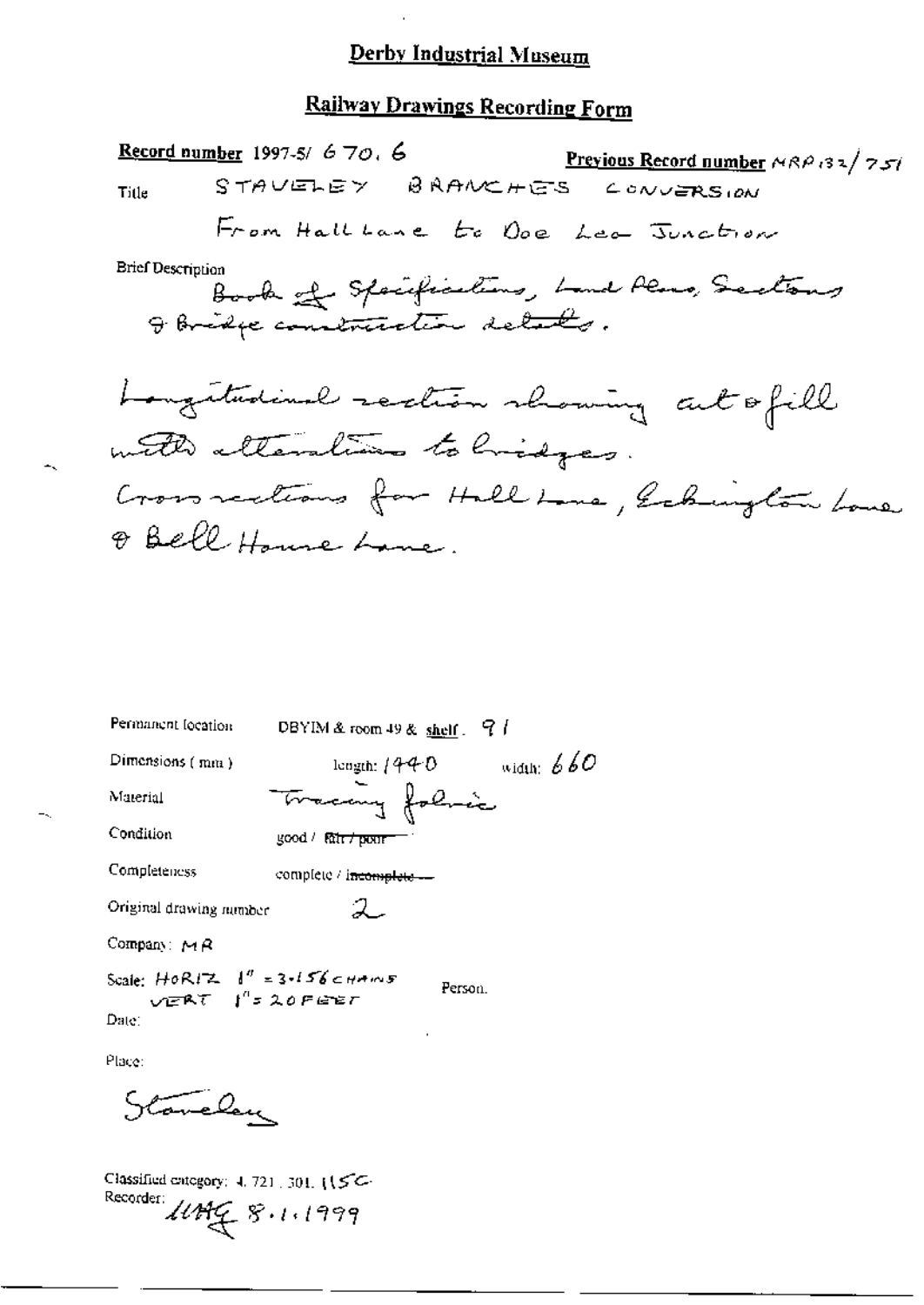$\mathbb{R}^3$ 

# **Railway Drawings Recording Form**

| <b>Record number 1997-5/670.7</b><br>Previous Record number $\triangle R$ (32/757)     |
|----------------------------------------------------------------------------------------|
| STAVELEY BRANCHES CONVERSION<br>Title                                                  |
| From Hall Lane to Doe Lea Junction                                                     |
| <b>Brief Description</b><br>Book of Specifications, Land Alans, Sections               |
| Cross rections of new cuttings & curbandonates.<br>Blaking, 49 chairs, IM62 chairs, P. |
|                                                                                        |
|                                                                                        |
| Permanent location                                                                     |
| DBYIM & reom $49$ & shelf: $9$ /                                                       |
| Dimensions (mm)<br>length: $330$ width: $405$                                          |
| Material<br>Tracing folice                                                             |
| Condition<br>good / <del>Tair / poor /</del>                                           |
| Completeness<br>complete / incomplete-                                                 |
| Shaat 3<br>Original drawing number                                                     |
| Company: MR                                                                            |
| Scale, $\int_{0}^{\pi} z \, 2.0$ FEF $\tau$<br>Person:                                 |
| Date: 19 May 1886                                                                      |

Place

 $\pm$ 

Stovely

Classified category:  $4.721$ , 301,  $115C$ Recorder 11794 \$ 1.1999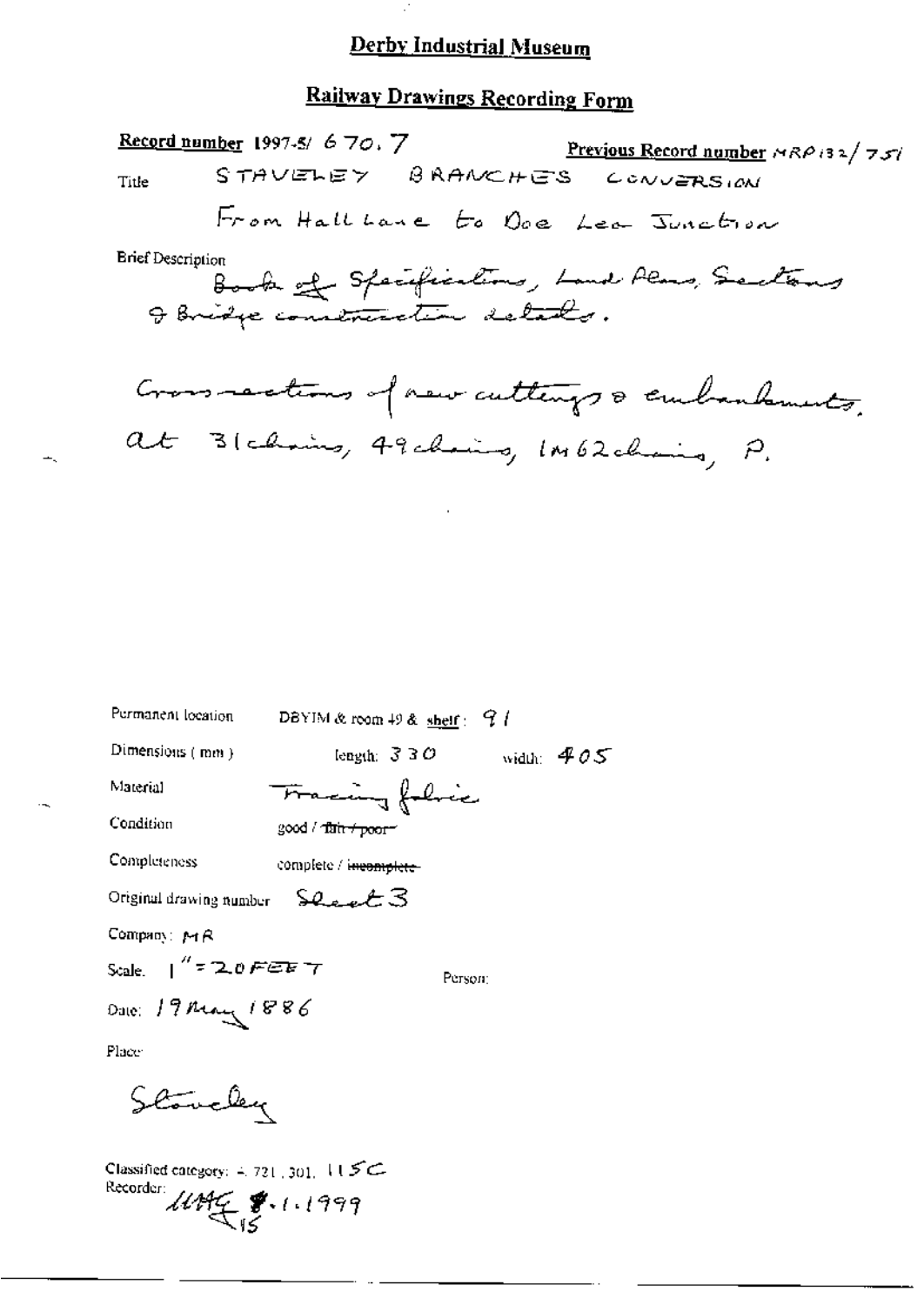## Railway Drawings Recording Form

Record number 1997-5/  $670.8$ <u>Previous Record number</u>  $AABB2$  / 751 STAVELEY BRANCHES  $C$  ON UPRS LON Title From Hall Lane to Ope Lea Junction **Brief Description** Book of Specifications, Land Plans, Sactions Cross section showing construction of

Hall Lome, Cabington Lome of Bell House Lone,

| Permanent location                                                                       | DBYIM & room 49 & shelf $\cdot$ $\frac{9}{4}$ |              |
|------------------------------------------------------------------------------------------|-----------------------------------------------|--------------|
| Dimensions (mm)                                                                          | length: $560$                                 | width: $380$ |
| Material                                                                                 | Tracing fabric                                |              |
| Condition                                                                                | good / <del>air / poor</del>                  |              |
| Completeness                                                                             | complete / i <del>ncomple</del> te"           |              |
| Original drawing number $S$ -heet 6                                                      |                                               |              |
| Company: $M R$                                                                           |                                               |              |
| Scale: $\int'' = 2 \, F \, \overline{e \, \overline{e} \, \overline{e}} \, \overline{e}$ | P <sub>trson</sub>                            |              |
| Date: 19 May 1886                                                                        |                                               |              |
| Place:                                                                                   |                                               |              |

Classified category:  $4.721.301.$  (  $\sqrt{5}C$ Recorder:  $11477$  8.1.1999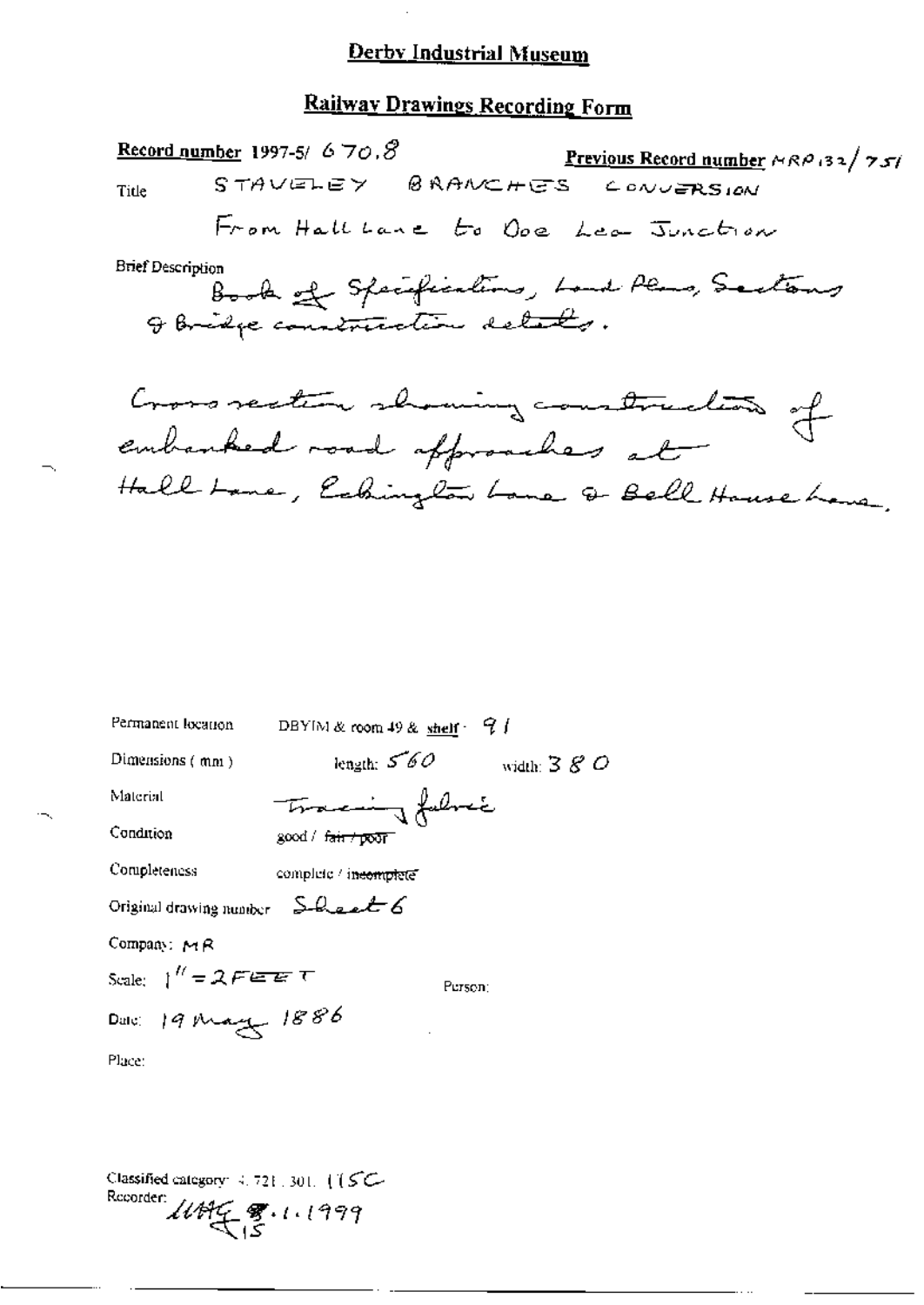## Railway Drawings Recording Form

|                          | <u>Record number</u> 1997-5/ 6 70, 9 | <u>Previous Record number</u> $MRRP$ (32/75)          |
|--------------------------|--------------------------------------|-------------------------------------------------------|
| Title                    |                                      | STAVELEY BRANCHES CONVERSION                          |
|                          |                                      | From Halllane to Ope Lea Junction                     |
| <b>Brief Description</b> | I Bridge construction details.       | Book of Specifications, Land Plans, Sections          |
|                          |                                      | MR. Staveley Branches Conversion, Bridge at OM 4 Chs. |
|                          |                                      | Elevation, plan & rections of bridge construction     |
|                          |                                      |                                                       |
|                          |                                      |                                                       |
|                          |                                      |                                                       |
| Permanent location       | DBYIM & room 49 & shelf: $q l$       |                                                       |
| Dimensions (mm)          | length: 1020                         | width: $680$                                          |
| Material                 | Hahen                                |                                                       |
| Condition                | 300d / <i>ज़िला / p</i> our          |                                                       |

Classified category: 4, 721, 301, 115C-Recorder 11495 \$.1.1999

complete / incomplete

Sheet 7

Person:

Completeness

Company: MR

Place:

Original drawing number

Scale:  $1'' = 8$ FET

Dule: 19 May 1886

45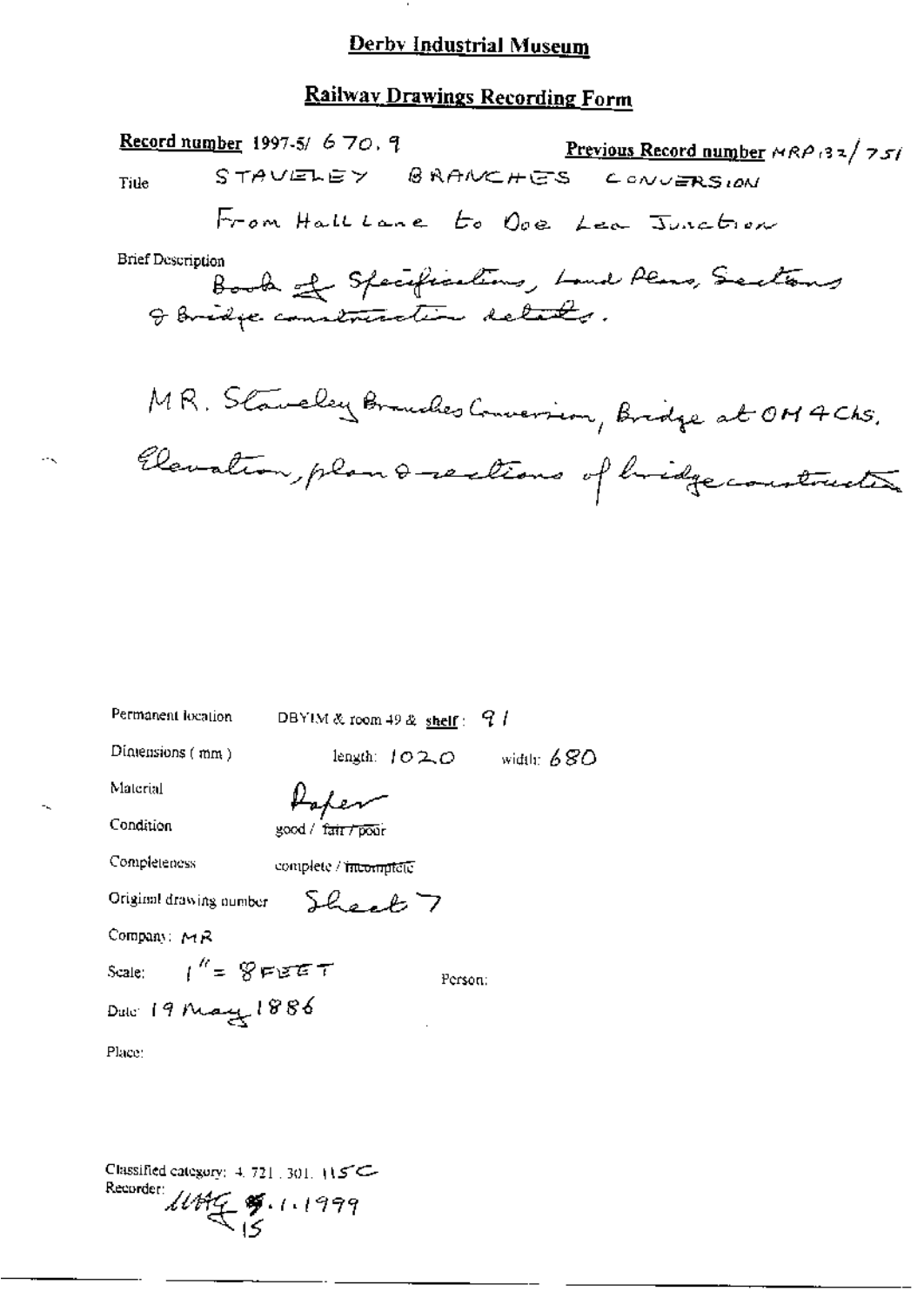## **Railway Drawings Recording Form**

Record number 1997-5/  $670.7$ <u>Previous Record number</u>  $ARP$  (32/75) STAVELEY BRANCHES CONVERSION Title From Hall Lane to Ope Lea Junction **Brief Description** Book of Specifications, Land Plans, Sactions M.R. Stonely Branches Conversion, Bridges at OM4 CH and ON 56CH Details of girder construction and floor decking alternatives.

| Permanent focation | DBYIM & room 49 & shelf: $9/1$                                                                   |
|--------------------|--------------------------------------------------------------------------------------------------|
| Dimensions (mm)    | width: $660$<br>length: $1015$                                                                   |
| Material           | Paper                                                                                            |
| Condition          | good / Yair / poer-                                                                              |
| Completeness       | complete / incomplete                                                                            |
|                    | Original drawing number Sheet 7a                                                                 |
| Company: MR        |                                                                                                  |
|                    | Scale: ("=2FBET. Girdens realise details<br>Date: ("=2FBET. Girdens Person:<br>Date: (9 May 1886 |
|                    |                                                                                                  |
| Place:             |                                                                                                  |
|                    |                                                                                                  |

Classified category: 4, 721, 301, 115C-Recorder:  $10495$  8.1.1999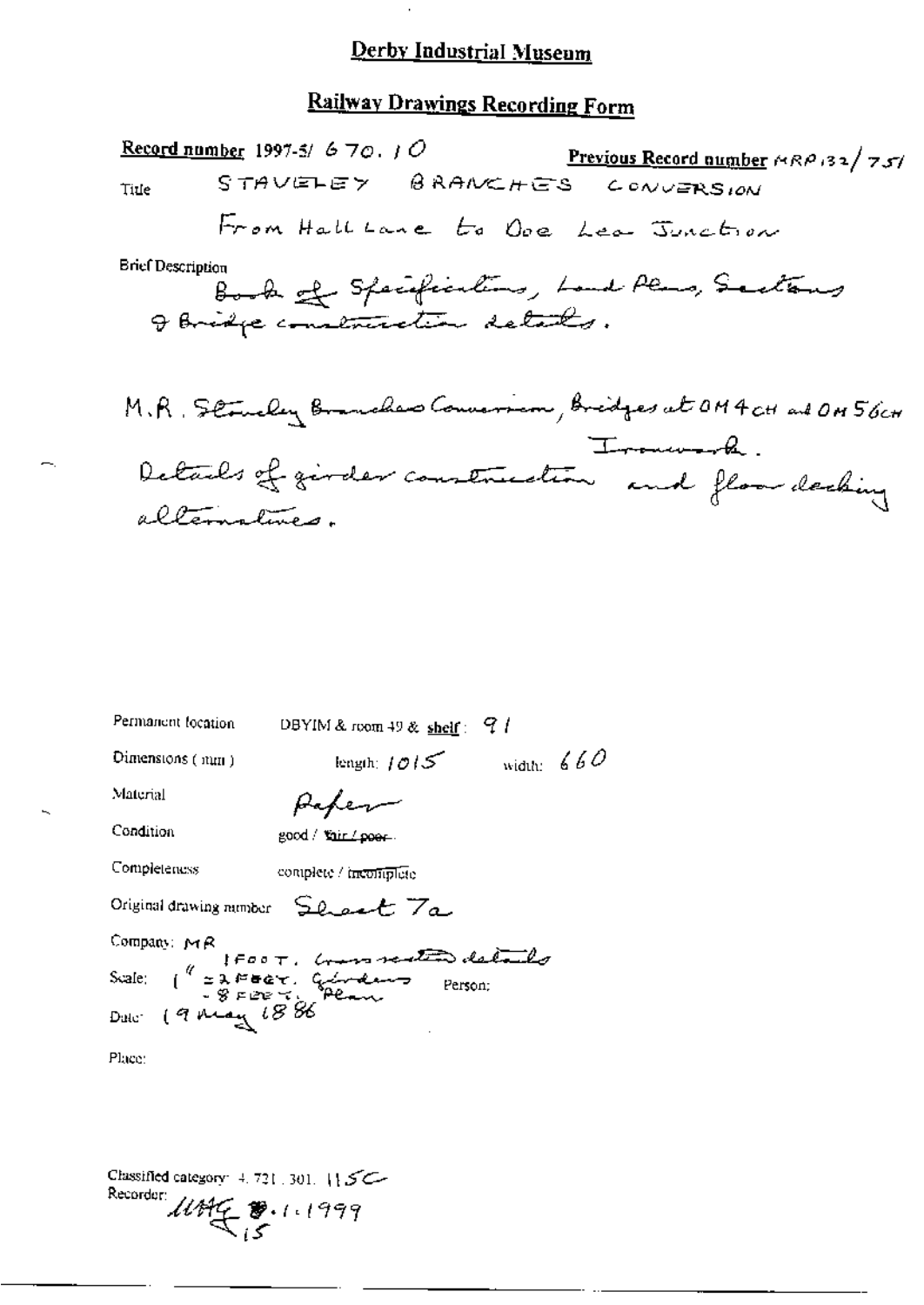## **Railway Drawings Recording Form**

Record number 1997-5/  $670.11$ Previous Record number  $\triangle R$  (32/757) STAVELEY BRANCHES  $CovVERS$  (*AN* Title From Hall Lane to Oce Lea Junction **Brief Description** Book of Specifications, Land Plans, Sections

Contraction Sections option of Flood Opening and Culments at Hall Lane

Permanent location DBYIM & room 49 & shelf:  $Q /$ 

Dimensions (mm)

length:  $1070$  width:  $645$ 

Material

 $\beta$ afer

Condition

good / fair+poor

Completeness

complete / incomplete

Original drawing number Sheet 76

Company:  $M R$ 

Scale:  $\int_{-\infty}^{\pi} = \frac{1}{2} \int_{-\infty}^{\pi} \frac{d\theta}{d\theta} d\theta = \frac{1}{2} \int_{-\infty}^{\pi} \frac{d\theta}{d\theta} d\theta = \frac{1}{2} \int_{-\infty}^{\pi} \frac{d\theta}{d\theta} d\theta = \frac{1}{2} \int_{-\infty}^{\pi} \frac{d\theta}{d\theta} d\theta = \frac{1}{2} \int_{-\infty}^{\pi} \frac{d\theta}{d\theta} d\theta = \frac{1}{2} \int_{-\infty}^{\pi} \frac{d\theta}{d\theta} d\theta = \frac{$ Person: Date 19 May 1886

Place:

Hellbane

Classified category:  $4, 721, 301, 115$ C Recorder:  $11999$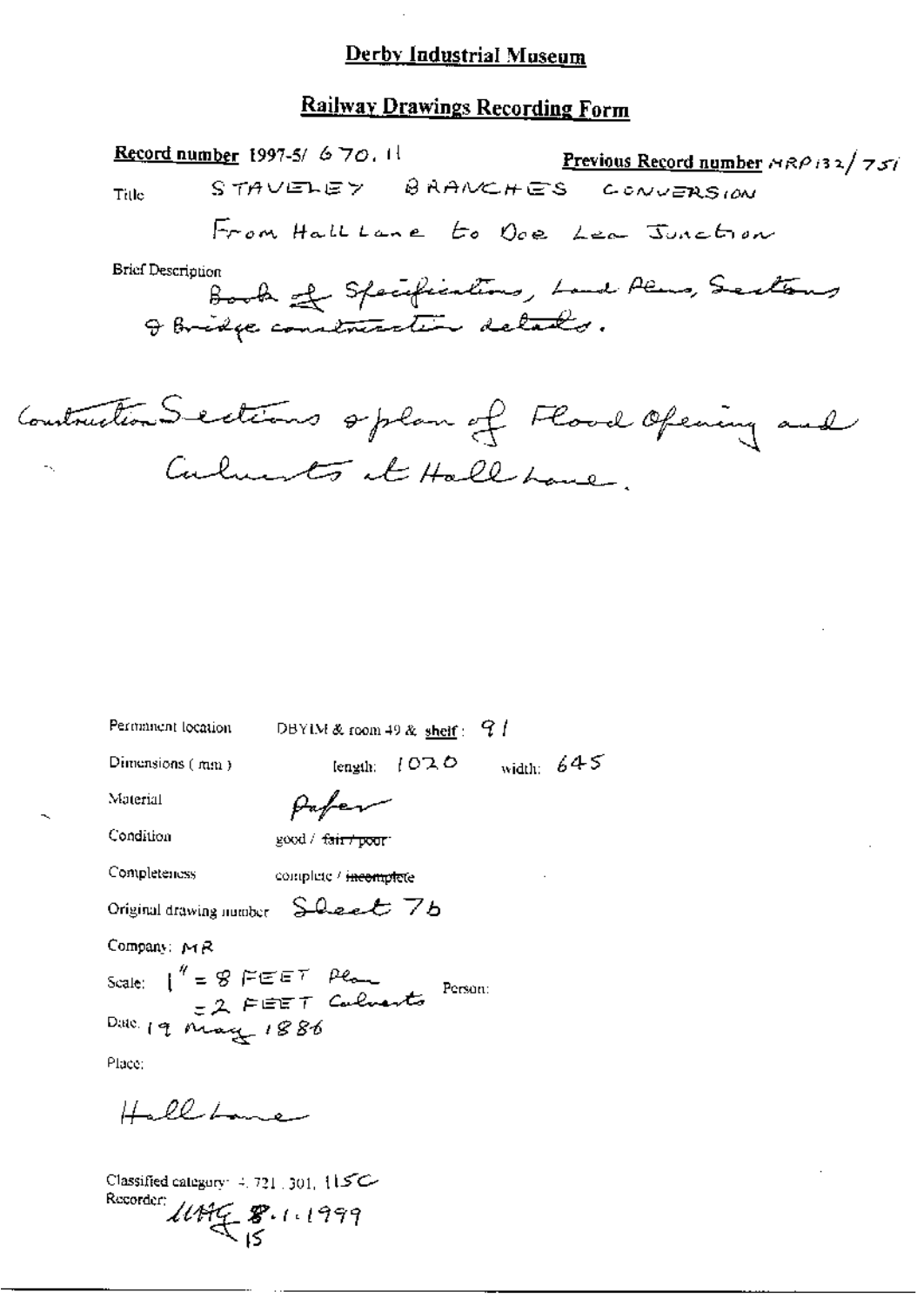## **Railway Drawings Recording Form**

Record number 1997-5/  $670.12$ Previous Record number  $\triangle R$   $\triangle$   $(32/75)$ STAVELEY BRANCHES  $CovVERS$   $cm$ Title From Hall Lane to Ope Lea Junction **Brief Description** Book of Specifications, Land Plans, Sections I Bridge contraction details. M.R. Stancley Branches Commanion, Netterthouse, Road Bridge General elevation & plan of foundations above footings with detail sections of construction. Permanent location DBYIM & reom 49 & shelf  $\frac{1}{2}$  / length:  $1250$  width:  $705$ Dimensions (mm) Material  $Prf$ er Condition Completeness complete / incomplete Original drawing number Sheet  $8$ Company  $PA$ 

Scale:  $1^{\prime\prime} = 8^{\prime} - \frac{\mu_{\text{max}}}{\mu_{\text{sc}} + \mu_{\text{max}}}$ Person: Dute: 18 March +868-1886

Place:

Nettienthorfe

Classified category:  $4, 72$ }, 501, 115C Recorder: 11899 \$ . 1.1999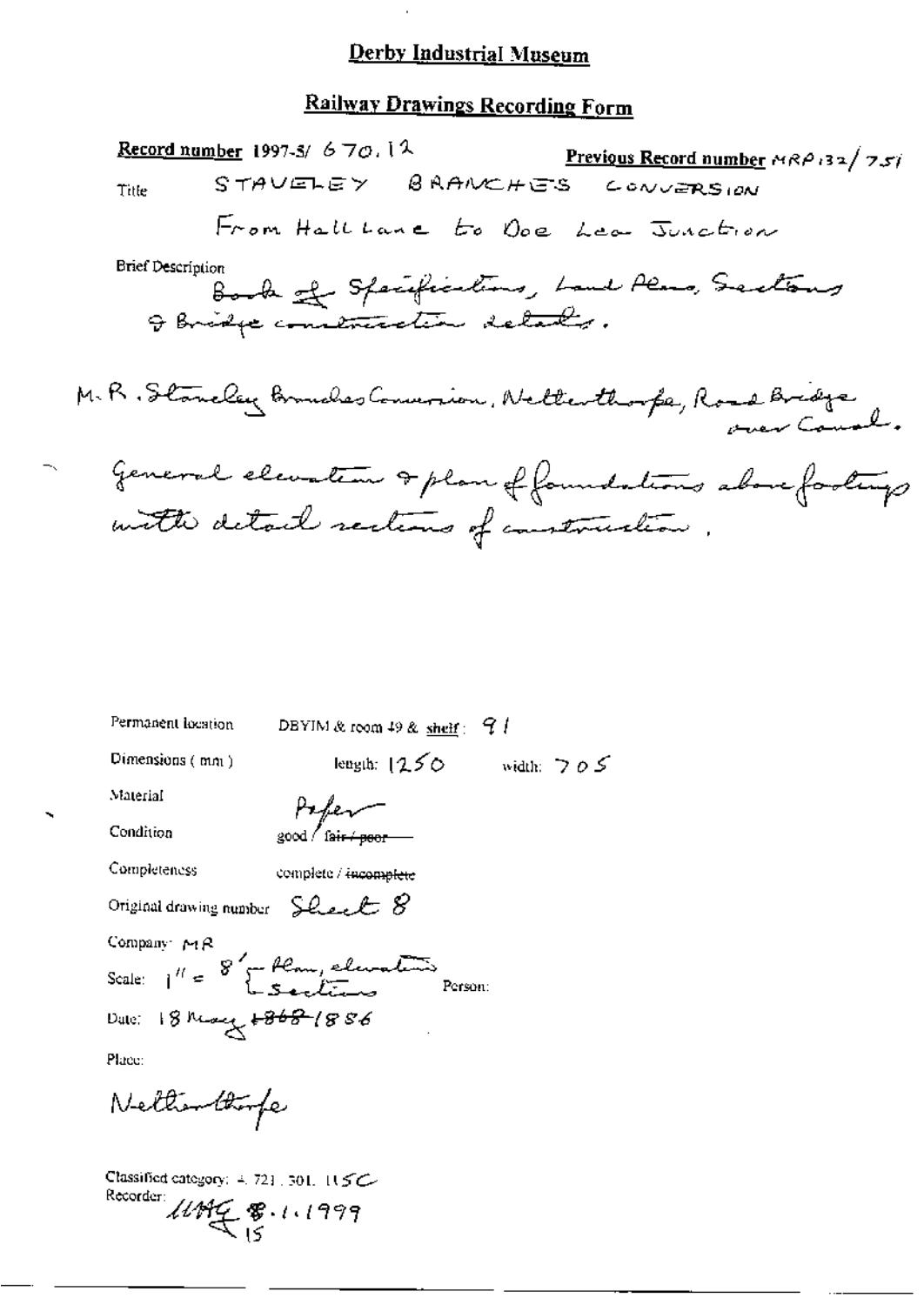### Railway Drawings Recording Form

Record number 1997-5/  $6\,70.13$ Previous Record number  $\kappa \kappa \rho$  32/757 STAVELEY BRANCHES CONVERSION Title From Hallbane to Ope Lea Junction **Brief Description** Book of Specifications, Land Plans, Sections I Bridge construction delated. M.R. Staveley Branches Conversion, Neller thorpe, Road Bridge Details of cast facia généers, beamings, columns and alternature floor plate construction.

Permanent location DBYIM & room 49 & shelf  $\frac{9}{4}$ length:  $12.40$  width:  $695$ Dimensions (:nm)

Material

Poper  $200d / \tan 4000$ 

Condition Completeness

complete / incomplete

Original drawing number Sheet 8a

Company:  $P \uparrow R$ 

Dale: 18 May <del>1868</del> 1886

Place.

Netterthofe

Classified category: 4, 721-301-115 C-Recorder:  $\mathcal{U}\mathcal{H}\mathcal{L}\mathcal{B}$ . 1.1999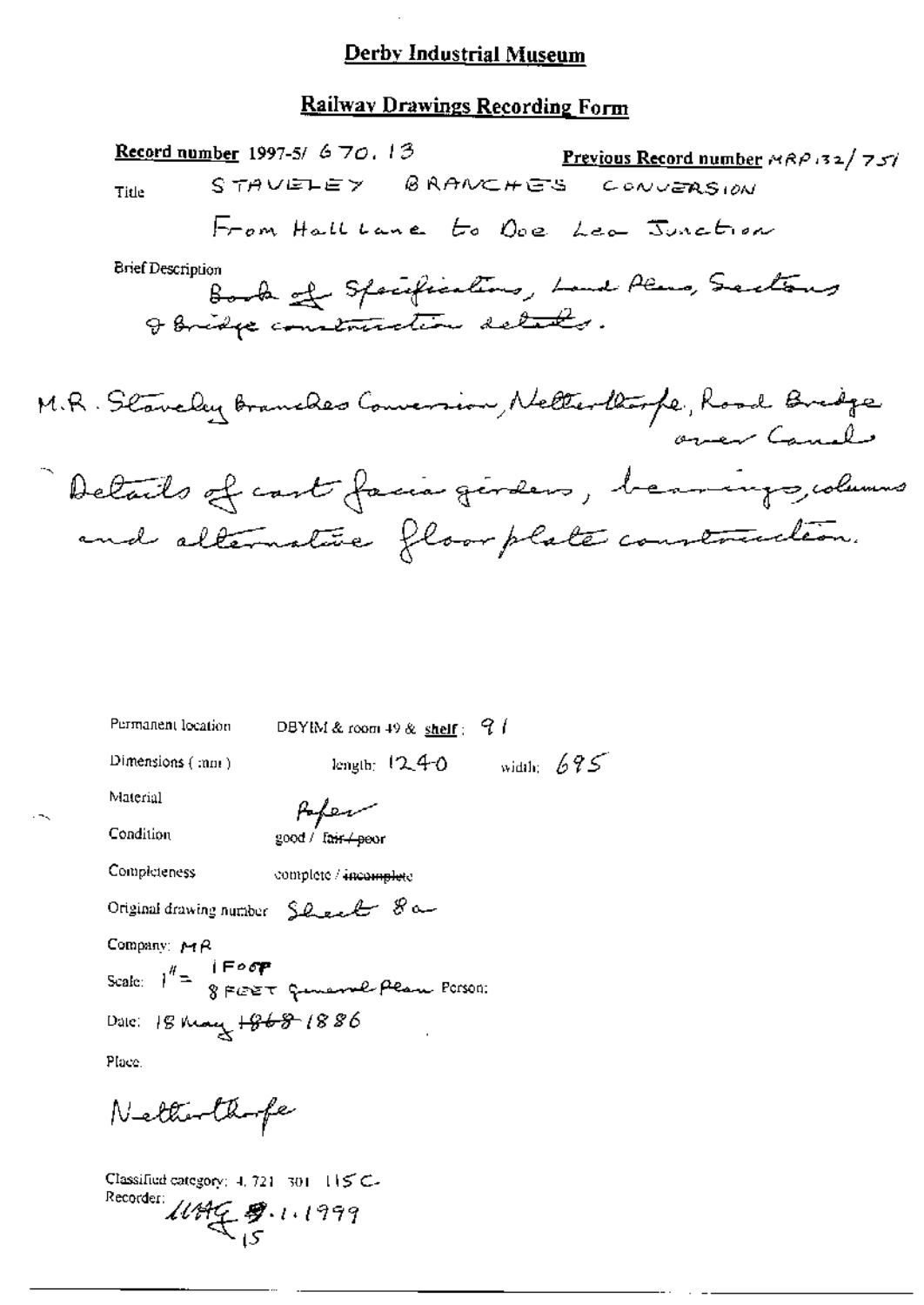## **Railway Drawings Recording Form**

Record number 1997-5/ 6 70,  $|4-$ Previous Record number  $MAP.32/757$ STAVELEY BRANCHES  $CovVERSIM$ Title From Hall Lane to Ope Lea Junction Brief Description Book of Specifications, Land Plans, Sections I Bridge construction delated. M.R. Standey Brouches Conversion, Netterthorfe. General elevation of rail lividge aver cause, cross rection & part plan of imperatualitie.

Permanent location DBYIM & room 49 & shelf:  $91$ length:  $1250$ width,  $700$ Dimensions (non.) Material Paper Condition good / fair / poor Completeness complete / incomplete Original drawing number Sheet 9 Company:  $M/R$ Scale:  $1'' = 8$  FEET Person: Date: 27 May 1868-1886 Place: Netherthope

Classified category:  $4.721$ , 301, 115°C Recorder: 1049 W. 11999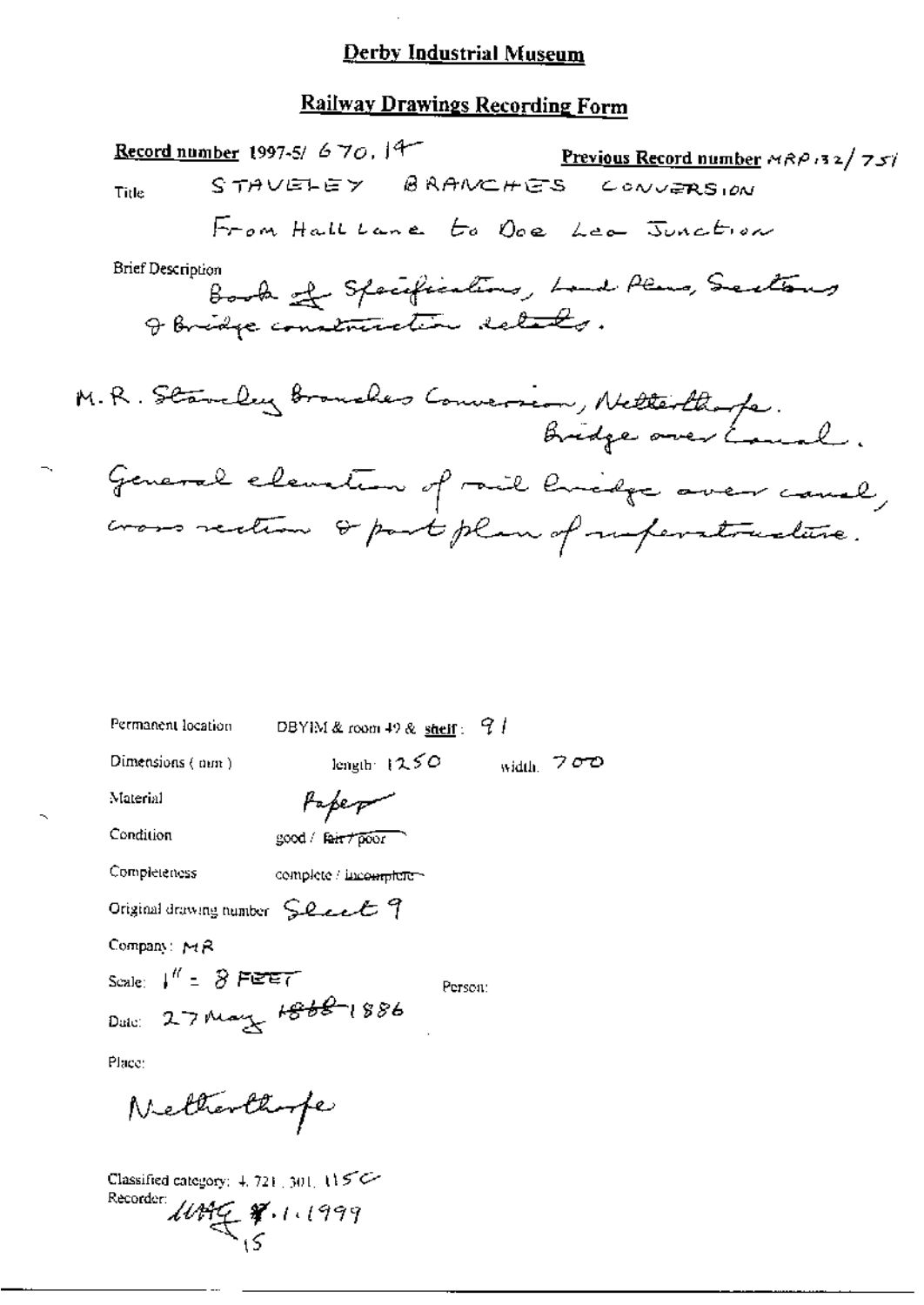### **Railway Drawings Recording Form**

Record number 1997-5/  $670.15$ Previous Record number  $AABBZ$  /  $757$ STAVELEY BRANCHES  $C$ **ONVERSION** Tirle From Halllane to Ove Lea Junction **Brief Description** Book of Specifications, Land Plans, Sections I bridge cometristion details. M.R. Stancley Branches Conversion, Nellevillage - Bridge over Canal - Imide southide elevations of bridge quider

| Permanent focation     | DBYIM & room 49 & shelf $\leq$ 7 /                                     |
|------------------------|------------------------------------------------------------------------|
| Dimensions $(mn)$      | width: $760$<br>length: $12.80$                                        |
| Material               | Paper                                                                  |
| Condition              |                                                                        |
| Completeness           | complete / incertainter                                                |
|                        | Original drawing number $\mathcal G$ le el $\mathcal F$ $\mathcal G$ a |
| Company: $MA$          |                                                                        |
| Scale: $1''$ = 2 FEET  | Person:                                                                |
| Date: 27 May 1868-1886 |                                                                        |
| Pluce:                 |                                                                        |

Nethinthorpe

Classified category.  $4.721$ , 301.  $115C$ Recorder:  $\mathcal{U}\mathcal{H}\subsetneq \mathcal{U}$ . 1.1999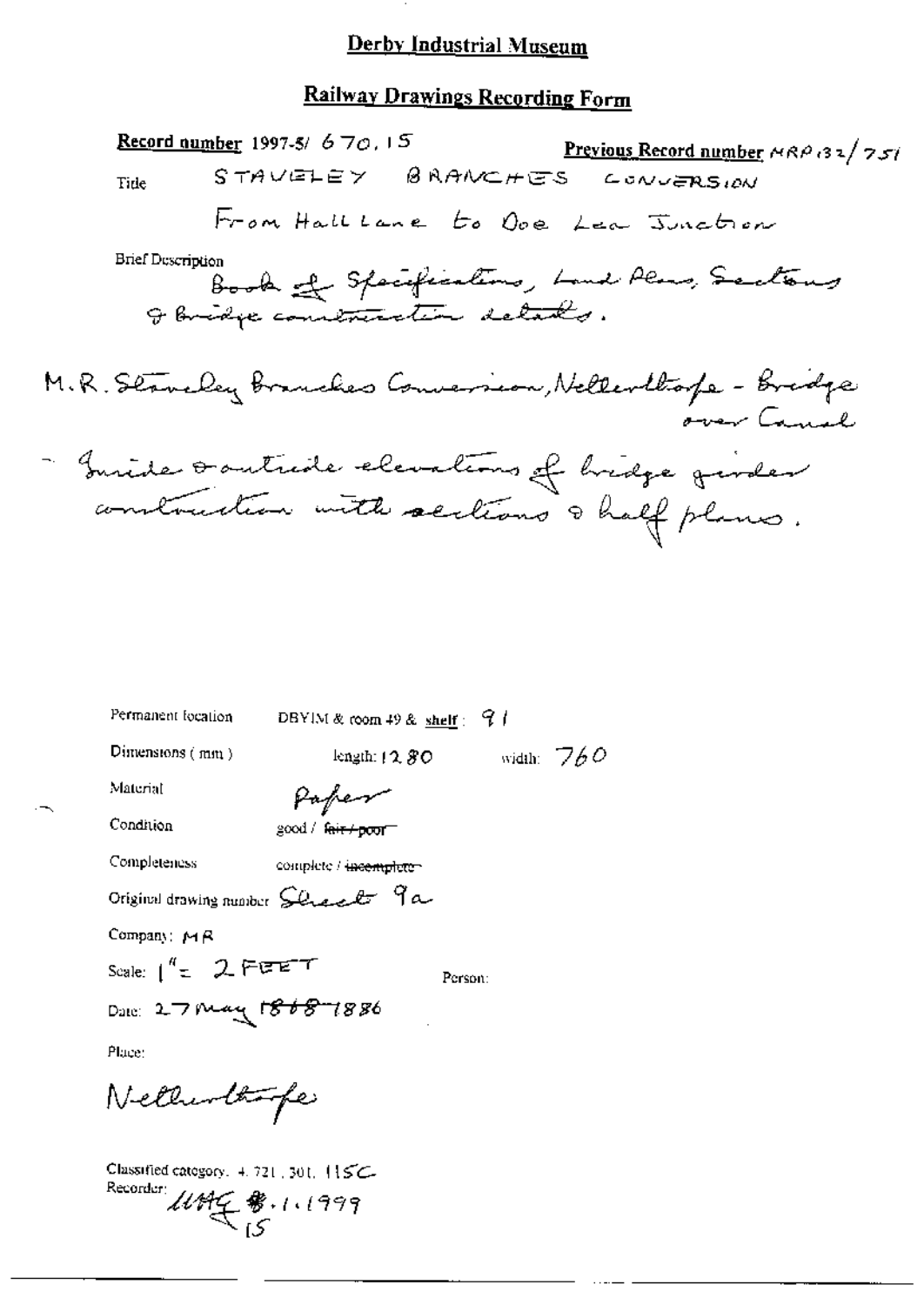#### **Railway Drawings Recording Form**

Record number 1997-5/670, 16 Previous Record number  $MAP/32/757$ STAVELEY BRANCHES CONVERSION Title From Hall Lane to Ope Lea Junction **Brief Description** Book of Specifications, Loud Plans, Sections M.R. Stancley Branches Conversion, Bridge at OM 56 CH. Clemation, cross section & half plans of road hridge aver milway Permanent lecation DBYIM & room 49 & shelf:  $9/1$ length:  $1030$  width:  $690$ Dimensions  ${+mn}$ ) Material Peper Condition good / fair / poor Completeness complete / mcomplete --Original drawing number  $\mathcal{L}_{\text{max}}$  / O

Company:  $MA$ 

Scale:  $l'' = 8$  FEE  $T$ 

Person:

Date: 19 May 1868 1886

Place:

Classified category:  $4, 723, 301, 115C$ Recorder:  $11499$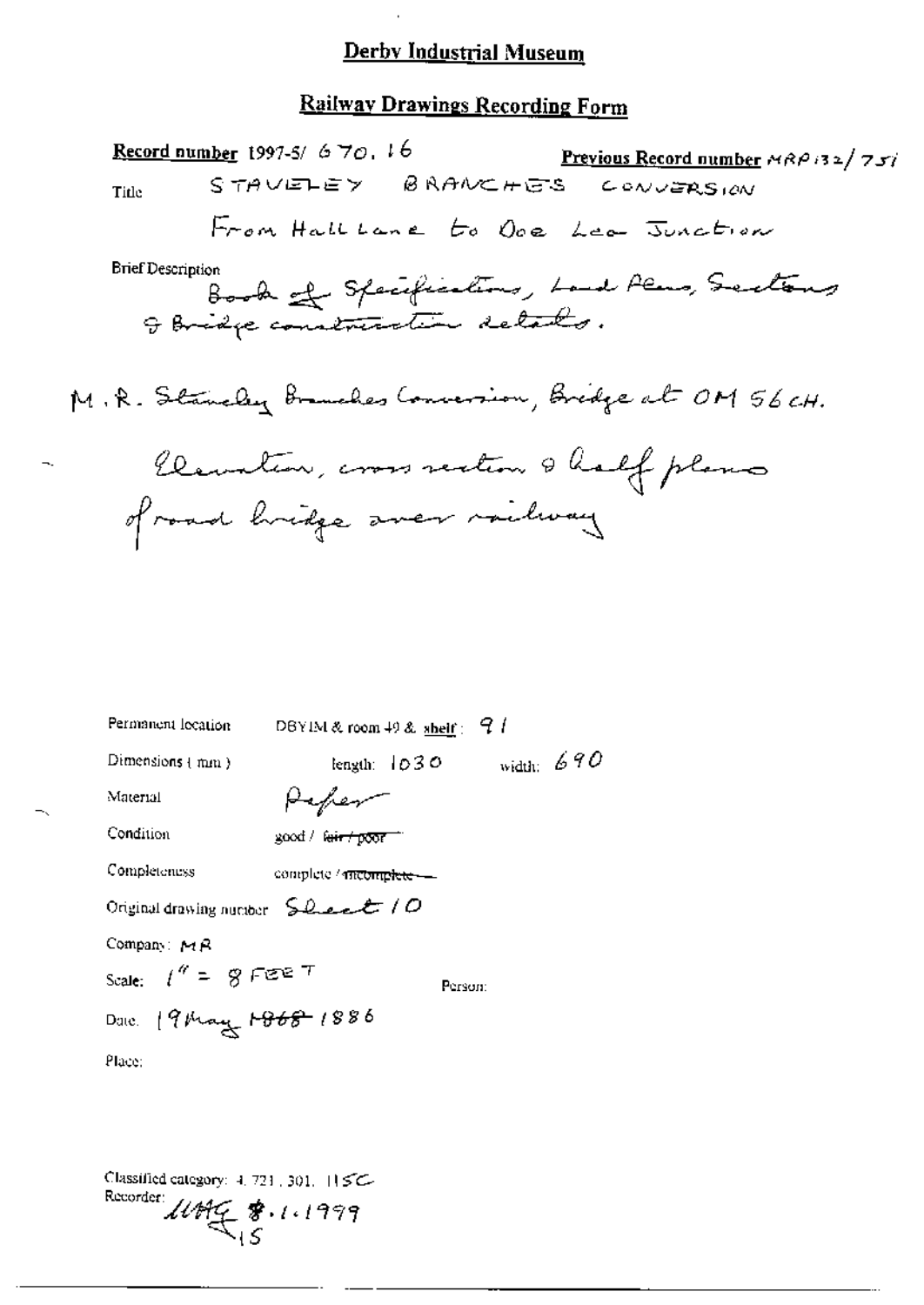## **Railway Drawings Recording Form**

Record number 1997-5/ 6 70,  $+7$ <u>Previous Record number</u>  $MRP$  32/751 STAVELEY BRANCHES CONVERSIAN Title From Hall Lane to Ove Lea Junction **Brief Description** Book of Specifications, Land Plans, Sections I bridge construction setals. M.R. Stancky Branches Conversion, Lougales Road Bridge. Elevation, cross sections & plan of foundations of road hidge aner melway. Permanent location DBYIM & room 49 & shelf:  $9/1$ 

width:  $635$ Dimensions (mm) length,  $980$ Material Poper Condition good / fair 7 poor -Completeness complete / meomplete Original drawing number Sheet II Company:  $MA$ Scale:  $1'' = 8$ FFET Person: Date: 19 khong 19681886 Place: Lougates Classified category:  $4.721.301.115C$ Rucorder: 11895 8.1.1999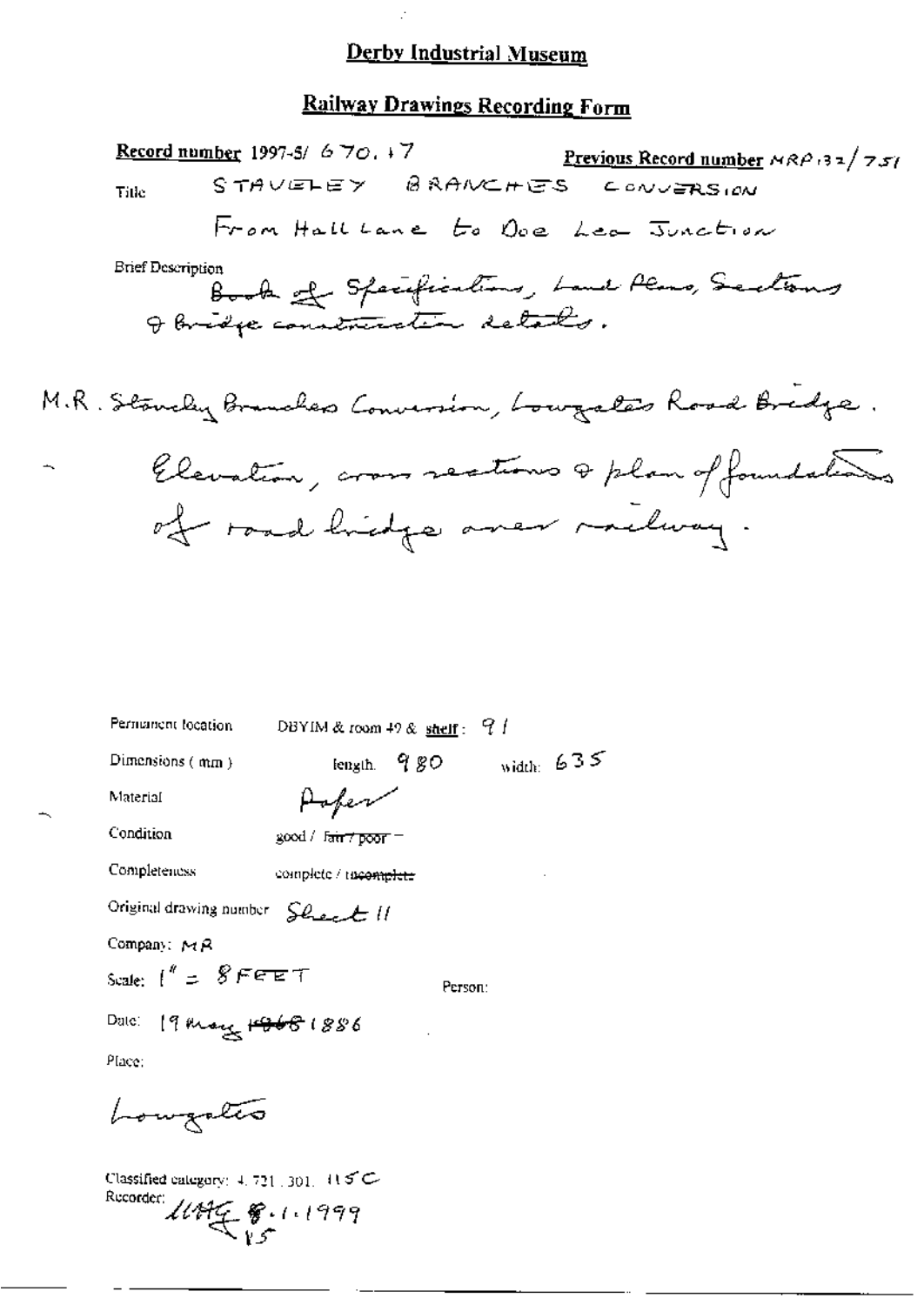#### Railway Drawings Recording Form

Record number 1997-5/  $6\,70.18$ Previous Record number  $\kappa R \rho$  is  $\frac{1}{2} \sigma \sqrt{2 \pi \rho}$ STAVELEY BRANCHES CONVERSION Title From Hall Lane to Ope Lea Junction **Brief Description** Book of Specifications, Land Plans, Sactions I bridge construction details. M.R. Stanaley Banches Conversion, Lowgotes Road Bridge, Fromuak. Elevation, plan sport commandancef garden construction.

Permanent location DBYIM & room  $49$  & shelf:  $9$  / length:  $1040$  width:  $655$ Dimensions  $(mn)$ 

Paper

Condition

Material

good / fair / pottr

Completeness complete / imminutere

Original drawing number Shark  $||a||$ 

Company:  $M R$ 

Scale:  $1'' = 2. \text{FEET}$ <br>Date:  $14 \text{ rad}$   $1200 \text{ T}$  Gross materials

Place:

Louizates

Classified category: 4, 721-301,  $R5C$ Recorder:  $11999$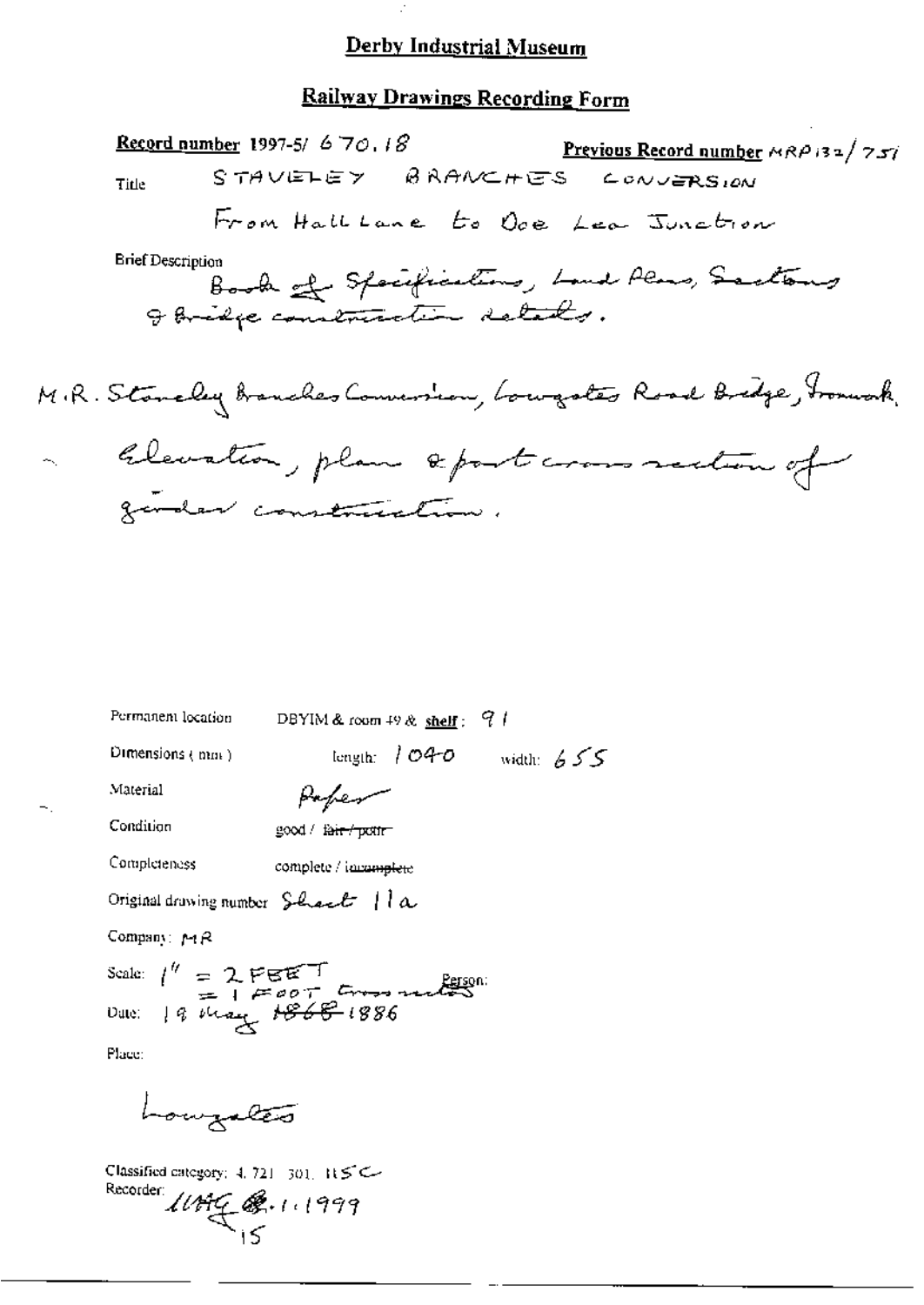Ġ,

## Railway Drawings Recording Form

| <b>Record number</b> 1997-5/ $6\,70$ , 19<br><b>Previous Record number</b> $A \otimes B$ is $2 / 7 \leq i$ |  |
|------------------------------------------------------------------------------------------------------------|--|
| STAVELEY BRANCHES CONVERSION<br>Title                                                                      |  |
| From HallLane to Oce Lea Junction                                                                          |  |
| Brief Description<br>Book of Specifications, Land Plans, Sections                                          |  |
| Stancley Bruches Conversion, Bridge at M 21 CH.                                                            |  |
| general elevation, plan 8 cross section                                                                    |  |
| of gender mil hidge wer never hools brook.                                                                 |  |
|                                                                                                            |  |
|                                                                                                            |  |
|                                                                                                            |  |
| Permanent location<br>DBYIM & room 49 & shelf: $9/1$                                                       |  |
| length: $1000$ width: $675$<br>Dimensions (mm)                                                             |  |
| Material<br>Paper                                                                                          |  |
| Condition<br>good / fair / poor                                                                            |  |
| Completeness<br>complete / incomplete                                                                      |  |
| Original drawing number $SL$ eel $12$                                                                      |  |
|                                                                                                            |  |

Company:  $MA$ 

Dale: 19 May 1888

Scale:  $1'' = 8$ FEET

Person:

Place:

MR

 $\cdot -$ 

Classified category: 4, 721, 301, 115C Recorder  $1099$ <br> $5$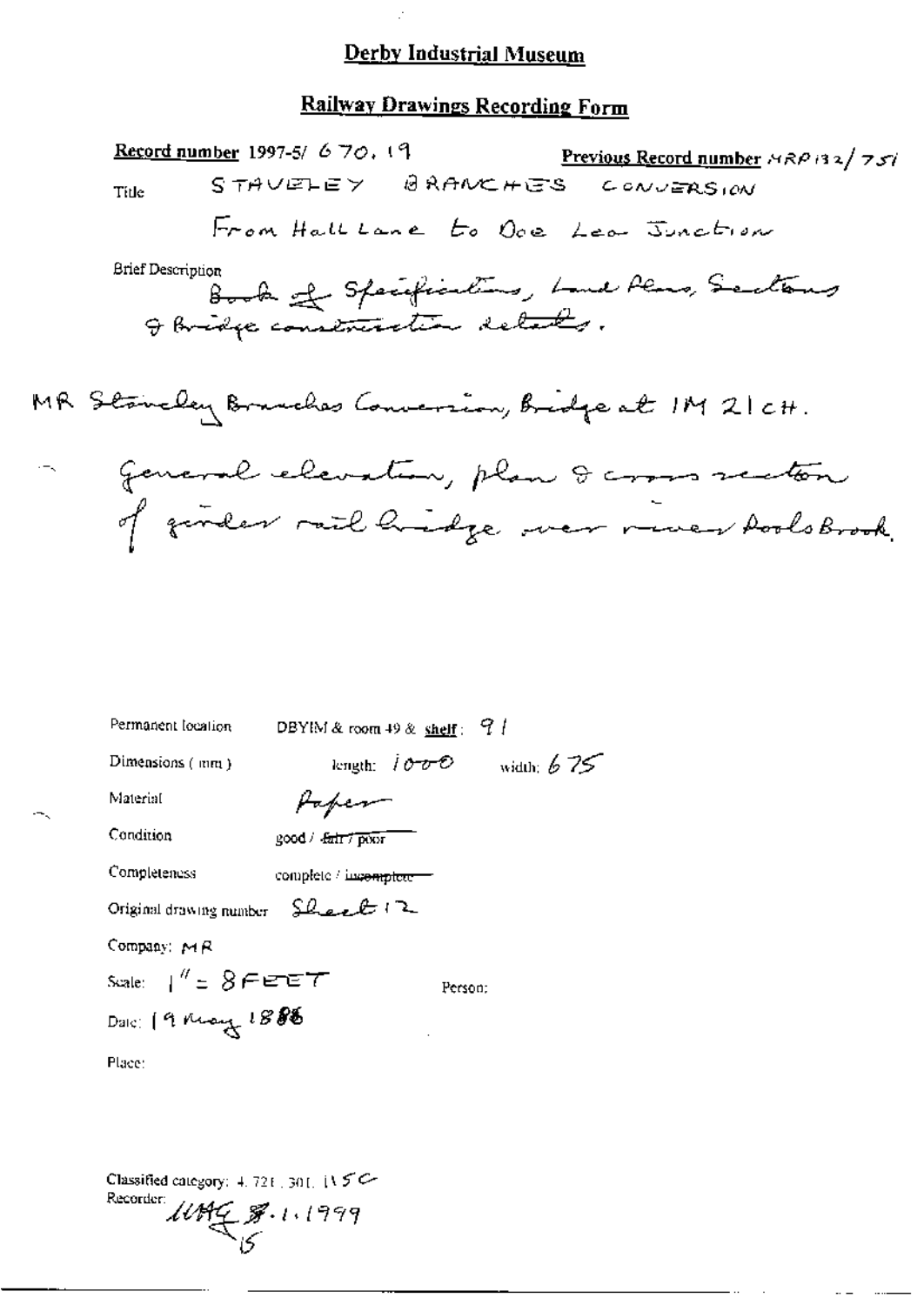## **Railway Drawings Recording Form**

<u>Record number</u> 1997-5/ 6 70, 20 Previous Record number NRP 132/757 STAVELEY BRANCHES CONVERSION Title From Hall Lane to Ove Lea Junction **Brief Description** Book of Specifications, Land Plans, Sections I bridge construction details. M.R. Staveley Branches Conversion, Bridge at 1M21cm Elevation, cross rections, plans of teal gender mil hvidge. Permanent location DBYIM & room 49 & shelf:  $9/$ length:  $1015$  width:  $675$ Dimensions (mm) Material Paper Condition good / fair./ poor ... Completeness complete / incomplete Original drawing number  $S$ hael<sup>1</sup>  $\lambda \alpha$ Company:  $MA$ Scale:  $1^{\prime\prime} = \frac{170047}{2 \times 17507}$ <br>Scale:  $1^{\prime\prime} = 2 \times 1757$ Person: Date: 19 May 1886 Place:

Classified category:  $4.721.301.115C$ Recorder:  $444928 \cdot 1.1999$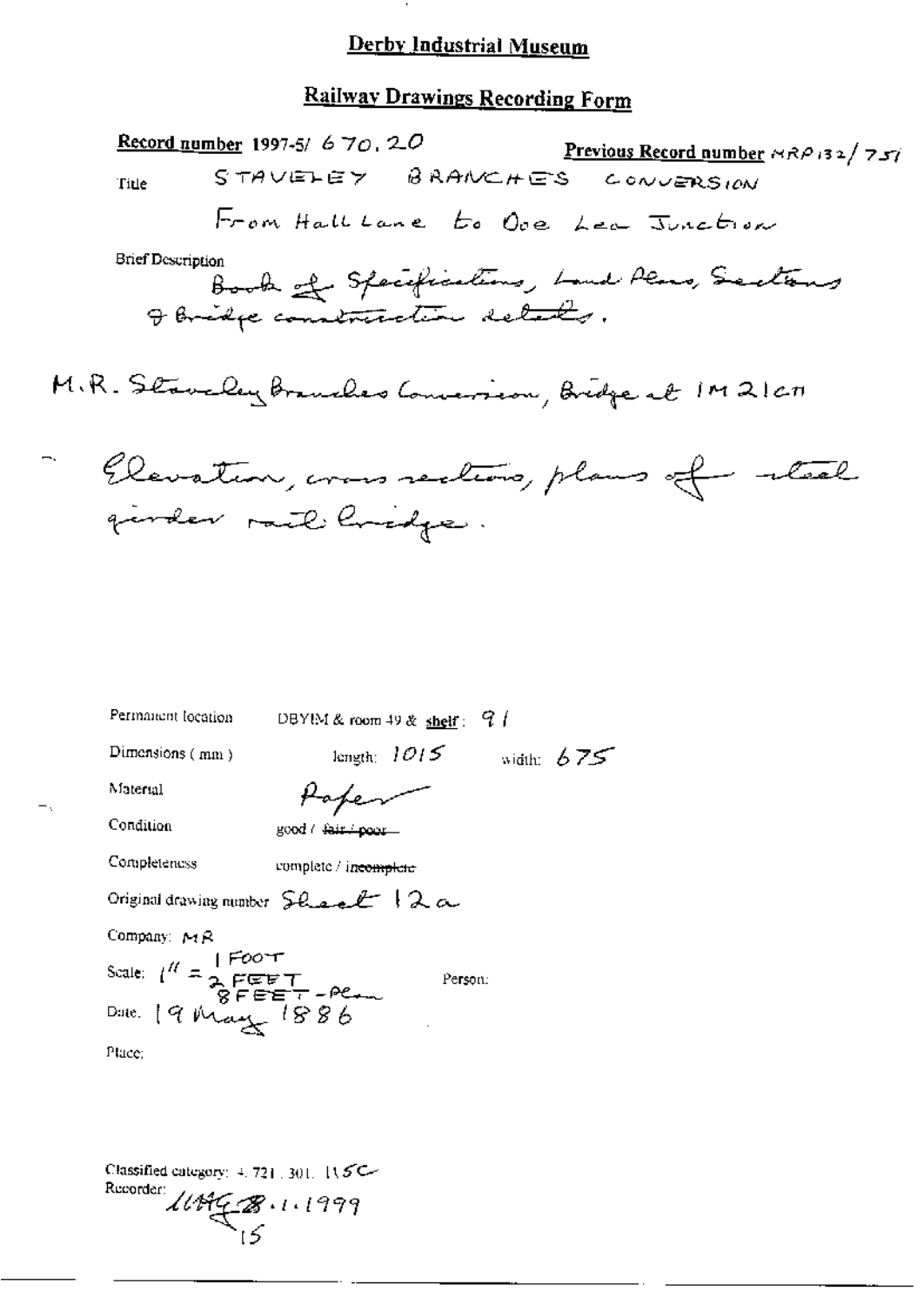## **Railway Drawings Recording Form**

Record number 1997-5/  $670.21$ Previous Record number  $\forall RP$  (32/75) STAVELEY BRANCHES CONVERSION Title From Hall Lane to Ove Lea Junction **Brief Description** Book of Specifications, Land Plans, Sactions M.R. Staveley Branches Convenien, Bridge over Overhea Elevation, crois rection on plan of foundation

| Permanent location                             | DBYIM & room $49$ & shelf: $9$ $\ell$ |               |              |
|------------------------------------------------|---------------------------------------|---------------|--------------|
| Dimensions $(mm)$                              |                                       | length, $965$ | width: $645$ |
| Material                                       |                                       |               |              |
| Condition                                      | good/ <del>fair/poor</del>            |               |              |
| Completeness                                   | complete / Titcomplete                |               |              |
| Original drawing number 5 have to 13           |                                       |               |              |
| Compan: MR                                     |                                       |               |              |
| Scale: $1^{\prime\prime} = -\mathcal{S}$ FEE T |                                       | Person:       |              |
| Dale: $(9$ May $1886$                          |                                       |               |              |
| Place:                                         |                                       |               |              |
| o Les rives                                    |                                       |               |              |

Classified category: 4-721, 301, 115C-Recorder:  $14468.11999$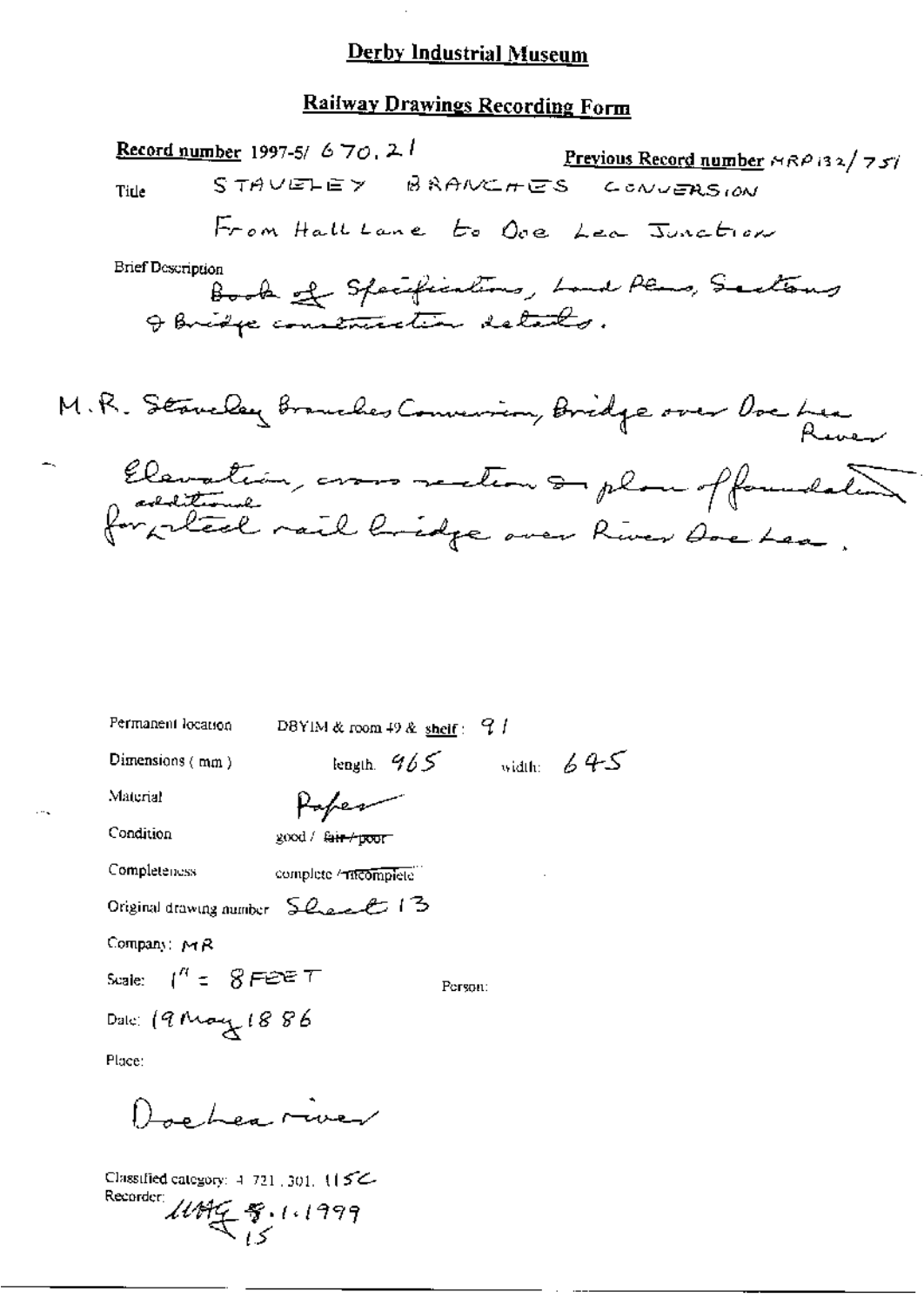$\mathbb{R}^2$ 

# Railway Drawings Recording Form

|                                 | <u>Record number</u> 1997-5/ 6 70, 2 <sup>2</sup> |               |              | Previous Record number $ARPI32/757$           |  |
|---------------------------------|---------------------------------------------------|---------------|--------------|-----------------------------------------------|--|
| Title                           | STAVELEY BRANCHES                                 |               |              | CONVERSION                                    |  |
|                                 |                                                   |               |              | From Hall Lane to Ove Lea Junction            |  |
| <b>Brief Description</b>        |                                                   |               |              | Book of Specifications, Land Plans, Sactions  |  |
|                                 |                                                   |               |              | M.R. Stanely Brancles Convenien, Entension of |  |
|                                 |                                                   |               |              | Plan & cross section of cottle arespectation  |  |
|                                 | with detail of entrance.                          |               |              |                                               |  |
|                                 |                                                   |               |              |                                               |  |
| Permanent location              | DBYIM & room $49$ & shelf: $71$                   |               |              |                                               |  |
| Dimensions (mm)                 |                                                   | length: $965$ | width: $590$ |                                               |  |
| Material                        | Paper                                             |               |              |                                               |  |
| Condition                       | good / fair / poor                                |               |              |                                               |  |
| Completeness                    | complete <del>/ incomplete</del>                  |               |              |                                               |  |
| Original drawing number Leet 19 |                                                   |               |              |                                               |  |
| Company: $MA$                   |                                                   |               |              |                                               |  |
| Scale: $1^{n}$ =                |                                                   | Person:       |              |                                               |  |
| Date: 19 Mary 1886              |                                                   |               |              |                                               |  |
| Place:                          |                                                   |               |              |                                               |  |
|                                 |                                                   |               |              |                                               |  |
|                                 |                                                   |               |              |                                               |  |

Classified category: 4, 721, 301, 11.5 C. Recorder  $114666$   $6111999$ 

÷.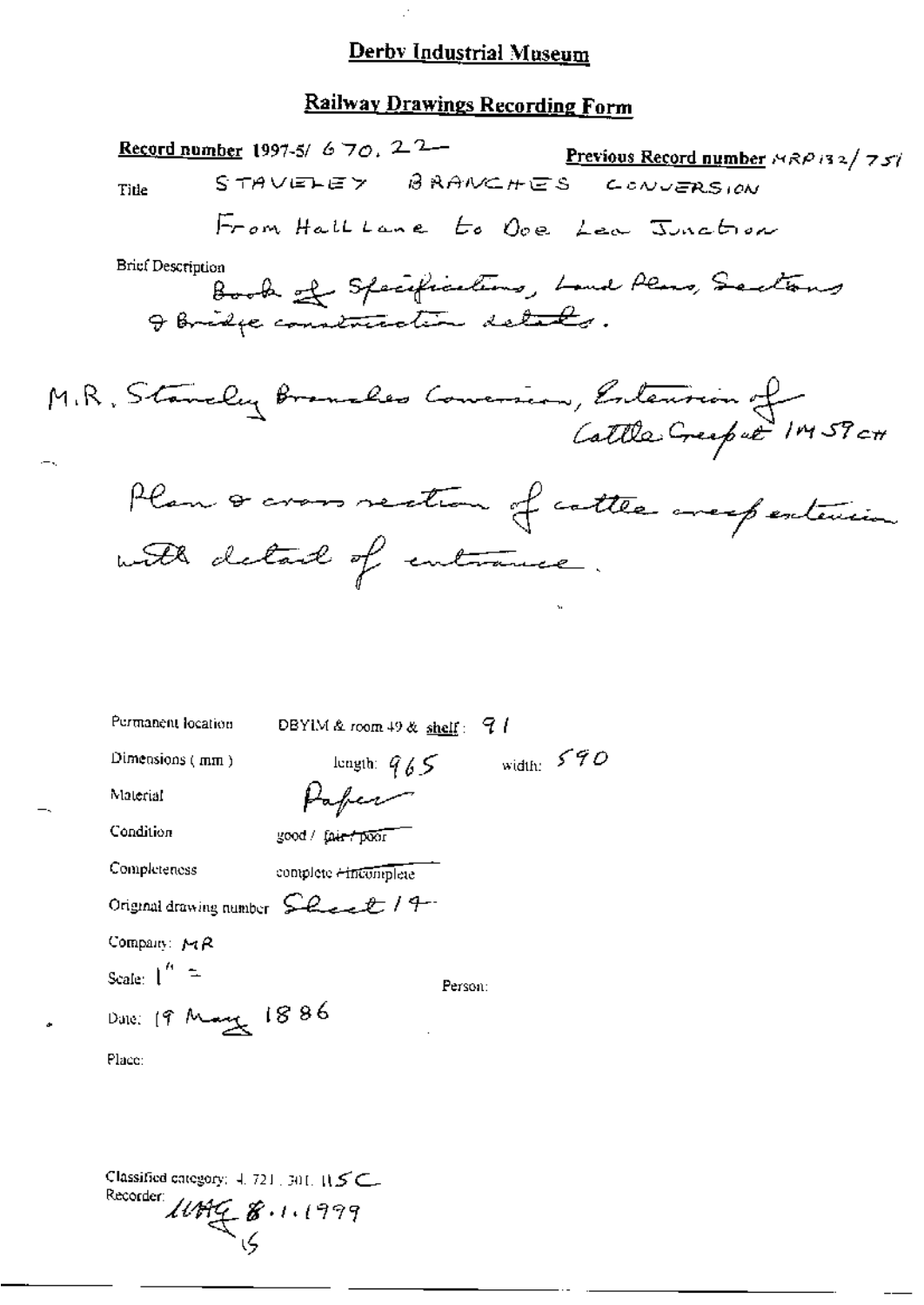# Railway Drawings Recording Form

| Record number 1997-5/670 $\cdot$ 2 B<br><u>Previous Record number</u> $\mu$ RP132/251            |
|--------------------------------------------------------------------------------------------------|
| STAVELEY BRANCHES CONVERSION<br>Title                                                            |
| For Hall Lane to Doe Lee Junction                                                                |
| Brief Description book of Specifications, Loud Plans, Sections<br>I bridge construction delails. |
| M.R. Stovely Branches Conversion, Bridges et                                                     |
| /M 75c#.<br>rail                                                                                 |
| Rlan 0 rections of bridge over stream                                                            |
| I occupation lovidge one atteam.                                                                 |
|                                                                                                  |
|                                                                                                  |
|                                                                                                  |
|                                                                                                  |
| Permanent location<br>DBYIM&room 49& <u>shelf</u> : 9                                            |
| Dimensions $(mn)$<br>length; $785$ width; $556$                                                  |
| Material<br>Paper                                                                                |
| Condition<br>good / fair / poor                                                                  |
| Completeness<br>complete / incomplete                                                            |
| Sheet $15/15$ a<br>Original drawing number                                                       |
| Company: MR                                                                                      |
| Scale: $1^{\prime\prime} = \begin{array}{c} 8 \\ 4 + 1 \end{array}$ Figure T<br>Person:          |
| Date: 19 May 1886                                                                                |
| Place:                                                                                           |
|                                                                                                  |

Classified category: 4.721.301. 1 | 5 C<br>Recorder.<br> $MN_{\frac{1}{2}}$  | 5 · 1 · 1999

 $\overline{\phantom{a}}$ 

 $\sim$   $\sim$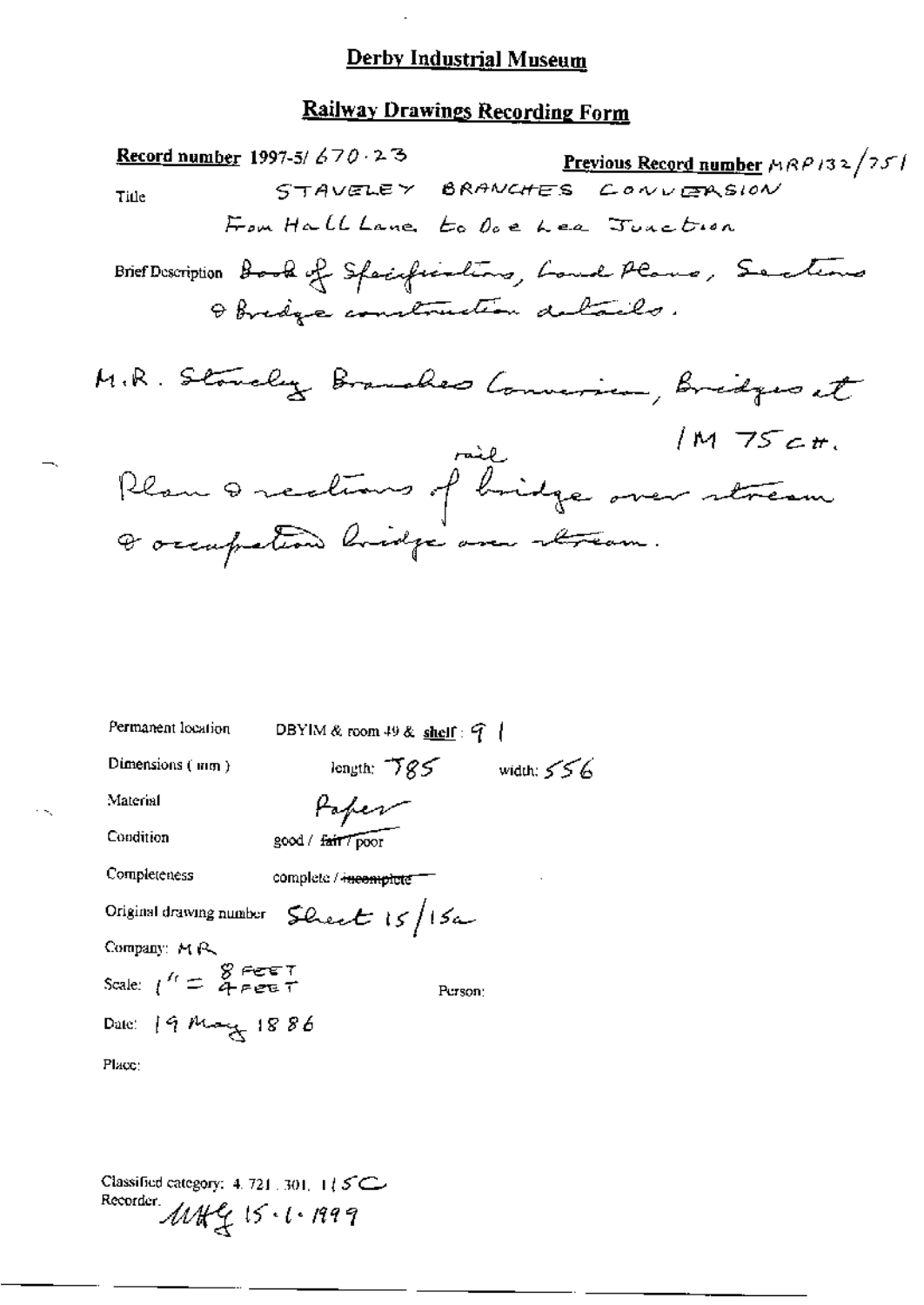## Railway Drawings Recording Form

Record number  $1971 - 384/43$ 

Previous Record number

TEL)

Title

Stavely

**Brief Description** 

Plan showing six houses (?) on land adjourned (?) to mailway,

width: 470

Permanent location

DBYIM & room 49 & shelf: 117

Dimensions  $(mn)$ .

length:  $600$ 

Material Condition

Poper on folice good / fair 7 poor

Completeness complete / incomplete

Original drawing number  $64$   $\overline{11}$ 

Company:

Scale:  $\sqrt{2}$  ( $\frac{q}{2}$ 33 PEET

Person:

Dute:

Place:

Staveley

Classified category: 4, 721, 301,  $\begin{pmatrix} 1 & 5 & C \end{pmatrix}$ Recorder:  $\frac{100}{10}$  10/1/2003 '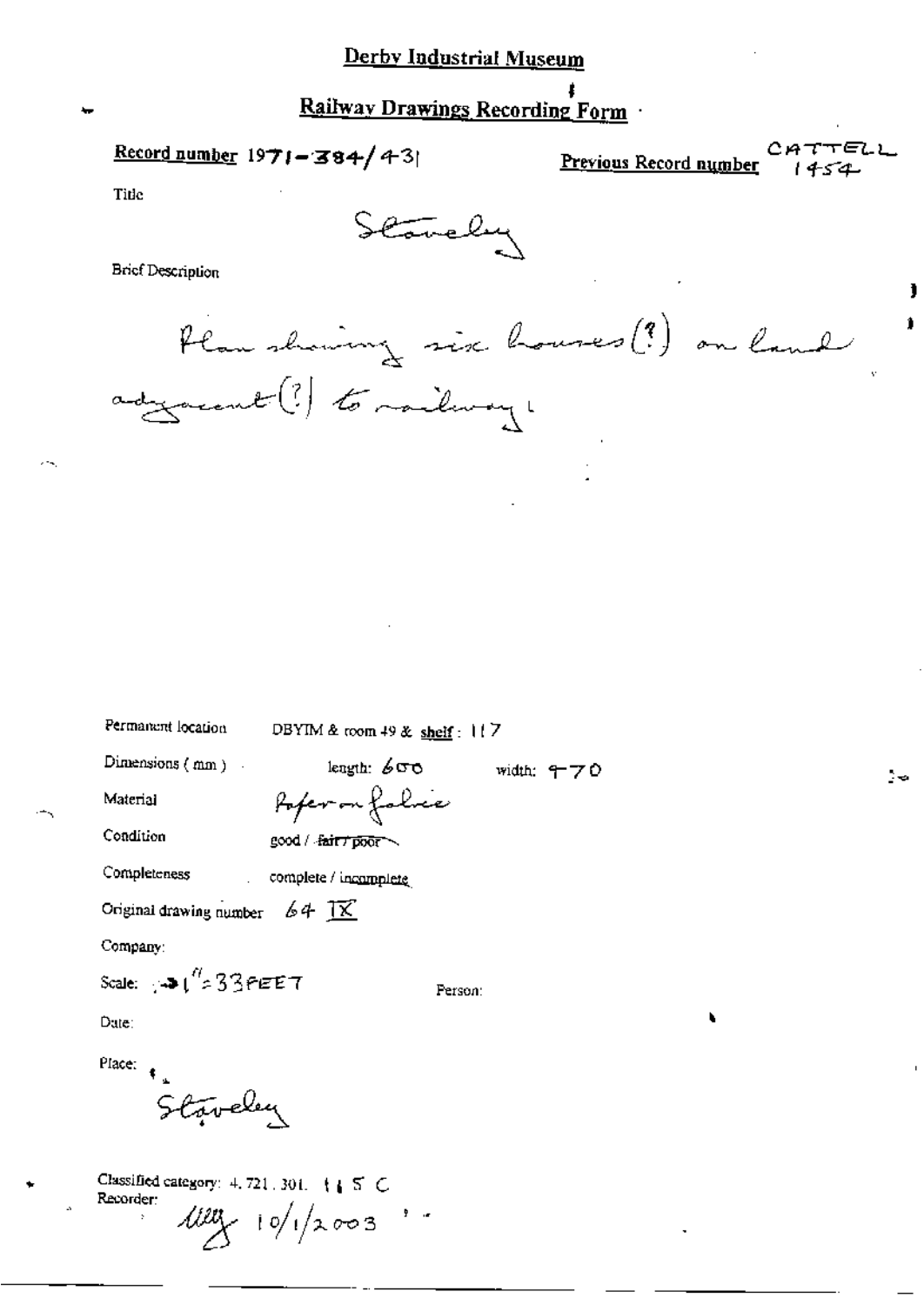## **Railway Drawings Recording Form**

Record number 1997-5/ $300$ .

Previous Record number MRP132/336

Title

**Brief Description** 

Plan showing a track lagent with land broundary (red ind), Over bridge at one end of more, No locations

| Permanent location                                             |                              | DBYIM & room $49$ & shelf: $70$ |  |
|----------------------------------------------------------------|------------------------------|---------------------------------|--|
| Dimensions $(mn)$                                              |                              | length: $1940$ width: $660$     |  |
| Material                                                       | Paper — falrec               |                                 |  |
| Condition                                                      | good / <del>fair/poo</del> r |                                 |  |
| Completeness                                                   | complete / incomplete        |                                 |  |
| Original drawing number $55\overline{11}$                      |                              | 73                              |  |
| Company: $M$                                                   |                              |                                 |  |
| Scale: $\int_{0}^{t} = 30$ feet                                |                              | Person:                         |  |
| Date: May 1895                                                 |                              |                                 |  |
| Place:                                                         |                              |                                 |  |
| Stoveley                                                       |                              |                                 |  |
| Classified category: 4.721.301.<br>Recorder;<br>$1144$ 16.1.98 |                              |                                 |  |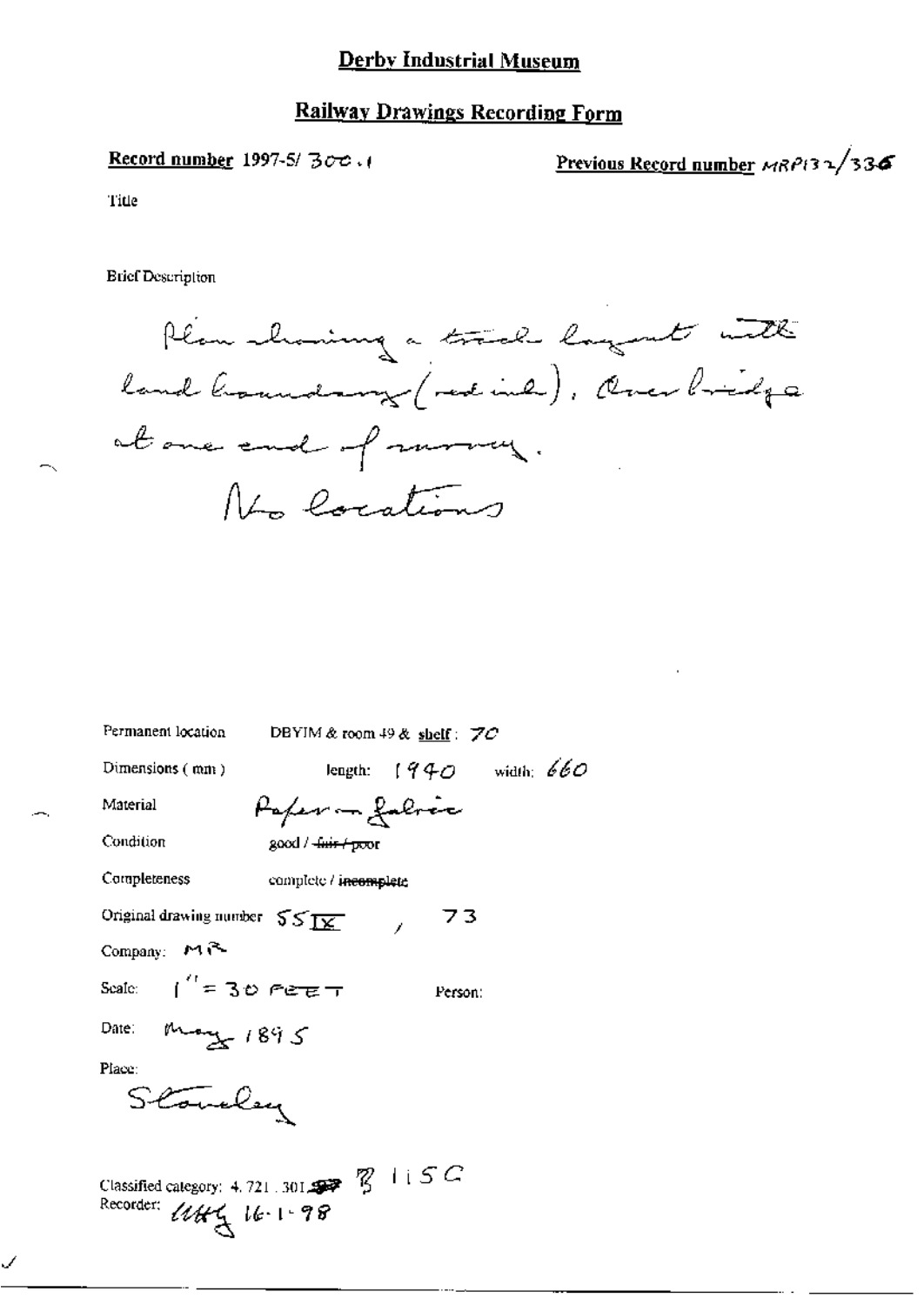# Railway Drawings Recording Form

Record number 1997-5/778

Previous Record number  $\hbar$ RPi32/865

Title

 $\ddotsc$ 

**Brief Description** 

| Permanent location         | DBYIM & room 49 & shelf : $78$   |              |
|----------------------------|----------------------------------|--------------|
| Dimensions ( $mn$ )        | length: $2250$                   | width: $665$ |
| Material                   | Pefer on folio                   |              |
| Condition                  | good / <del>-fair / poor =</del> |              |
| Completeness               | complete / <del>incomplete</del> |              |
| Original drawing number 25 | ,373                             |              |
| Company: $M R$             |                                  |              |
| Scale: $1'' = 40F E E T$   | Person:                          |              |
| Date: Shearely 1883        |                                  |              |
| Place:                     |                                  |              |
| Stavelay                   |                                  |              |

Classified category: 4, 721, 301, 115C Recorder  $MME$  2-6-1999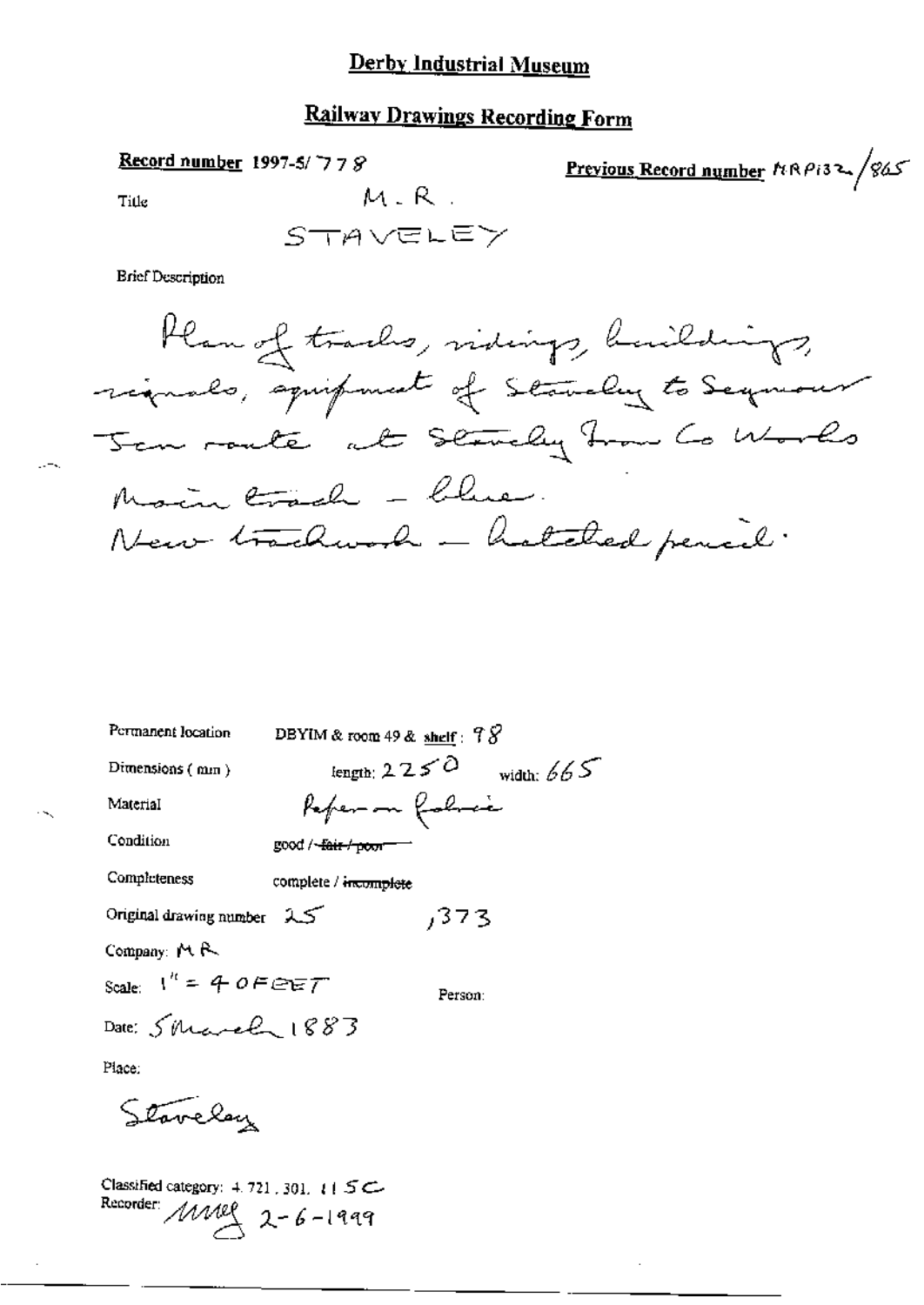### **Railway Drawings Recording Form**

Record number 1997-5/ 300. 7

Previous Record number  $\kappa_1 \kappa_2 \rho_1$ 32/336

Title

Staveley

**Brief Description** 

Plan showing trades, overbridge, underbridge and untercourse, no other details.

DBYIM & room 49 & shelf:  $70$ Permanent location length:  $605$  width:  $510$ Dimensions (mm) Paper Material Condition good / fair / poor **Completeness** complete / incomplete Original drawing number 2 **XVII** Company:  $M R$ Scale:  $1^{11} = \int C + A \cdot N$ Person: Date: Place:

Stavely<br>Bell House bane Crossing

Classified category: 4, 721, 301,  $\overrightarrow{z}$   $\overrightarrow{y}$   $\overrightarrow{f}$   $\overrightarrow{f}$   $\overrightarrow{C}$ Recorder: 10009 16-1.98

 $\sim$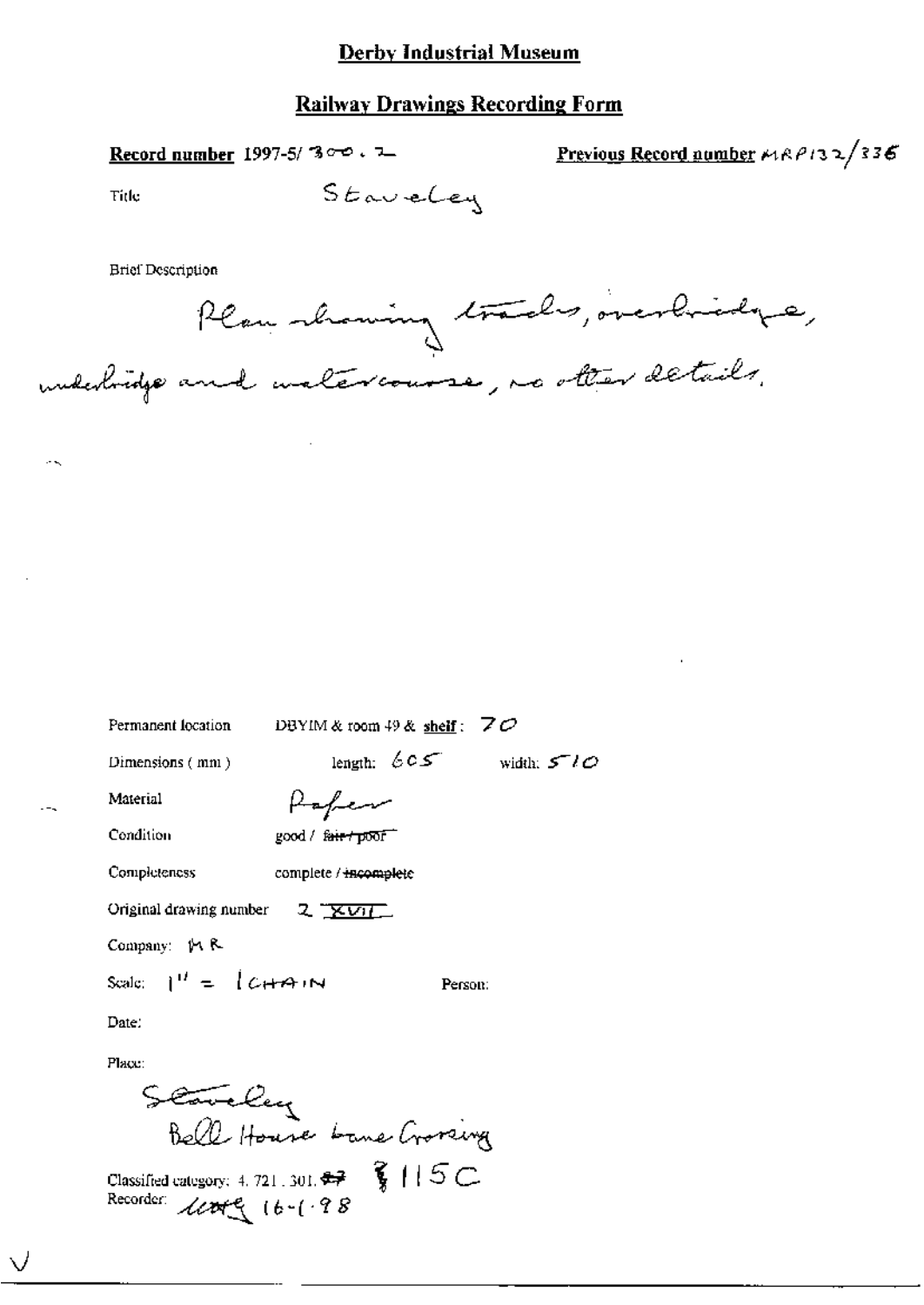#### **Railway Drawings Recording Form**

Midland Railway

Record number 1997-5/277

Previous Record number MRP132/3if

Title

Staueley Branches Conversion BELL HOUSE LANE

**Brief Description** 

Her channing in road till overbridge

in him of land aroning. Also new drainage pife route.

Permanent location DBYIM & room 49 & shelf:  $69$ 

Dimensions (mm)

length:  $1670$  width:  $660$ 

Condition

Material

Paper on fabric good / fa<del>ir / poor</del>

Completeness

complete / incomplete

 $376$ 

Original drawing number

Company: MR

Scale:  $\iota'' = \{\ell \in \mathbb{R} \}$ 

Person;

Date:

Place: Reff House Line

Classified category: 4, 721, 301, 卷字 / / 5C Recorder  $\mu$